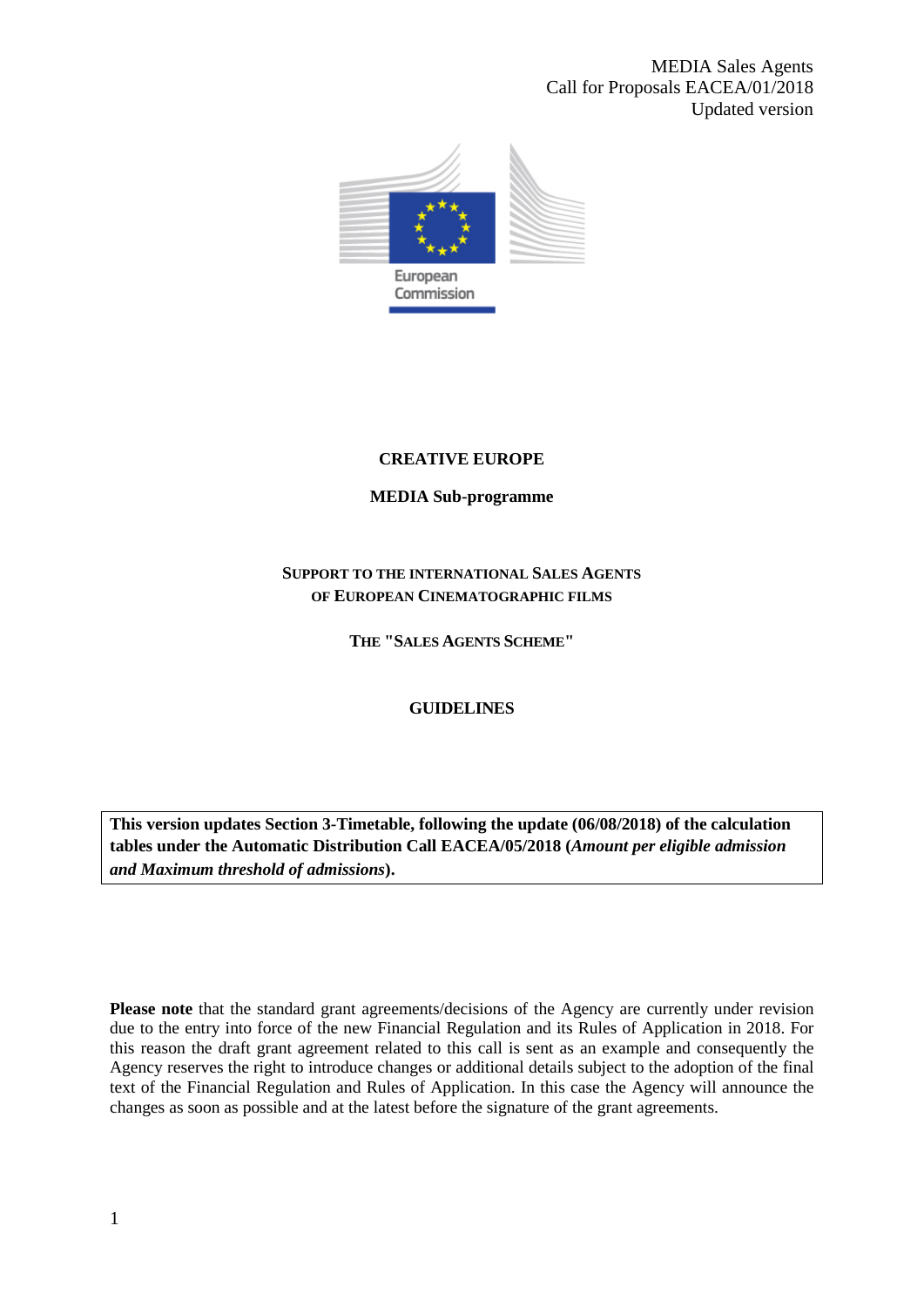### **TABLE OF CONTENTS**

# **1. INTRODUCTION - BACKGROUND**

### **2. OBJECTIVES - THEMES - PRIORITIES**

- *2.1. Objectives*
- *2.2. Targeted Projects*

# **3. TIMETABLE**

**4. BUDGET AVAILABLE**

### **5. ADMISSIBILITY REQUIREMENTS**

# **6. ELIGIBILITY CRITERIA**

- *6.1. Eligible applicants*
- *6.2. Eligible activities*

# **7. EXCLUSION CRITERIA**

- *7.1. Exclusion from participation*
- *7.2. Rejection from award procedure*
- *7.3. Supporting documents*

# **8. SELECTION CRITERIA**

- *8.1. Financial capacity*
- *8.2. Operational capacity*

# **9. AWARD CRITERIA**

# **10. LEGAL COMMITMENTS**

# **11. FINANCIAL PROVISIONS**

- *11.1. General Principles*
- *11.2. Funding forms*
- *11.3. Payment arrangements*
- *11.4. Pre-financing guarantee*

# **12. PUBLICITY**

- *12.1. By the beneficiaries*
- *12.2. By the Agency and/or the Commission*
- *12.3. Communication and dissemination*

# **13. DATA PROTECTION**

# **14. PROCEDURE FOR THE SUBMISSION OF PROPOSALS**

- *14.1. Publication*
- *14.2. Registration in the Participant Portal*
- *14.3. Submission of the grant application*
- *14.4. Rules applicable*
- *14.5. Contacts*

#### Annexes:

All the annexes are available on the EACEA/MEDIA website: [http://eacea.ec.europa.eu/creative-europe/actions/media\\_en](http://eacea.ec.europa.eu/creative-europe/actions/media_en)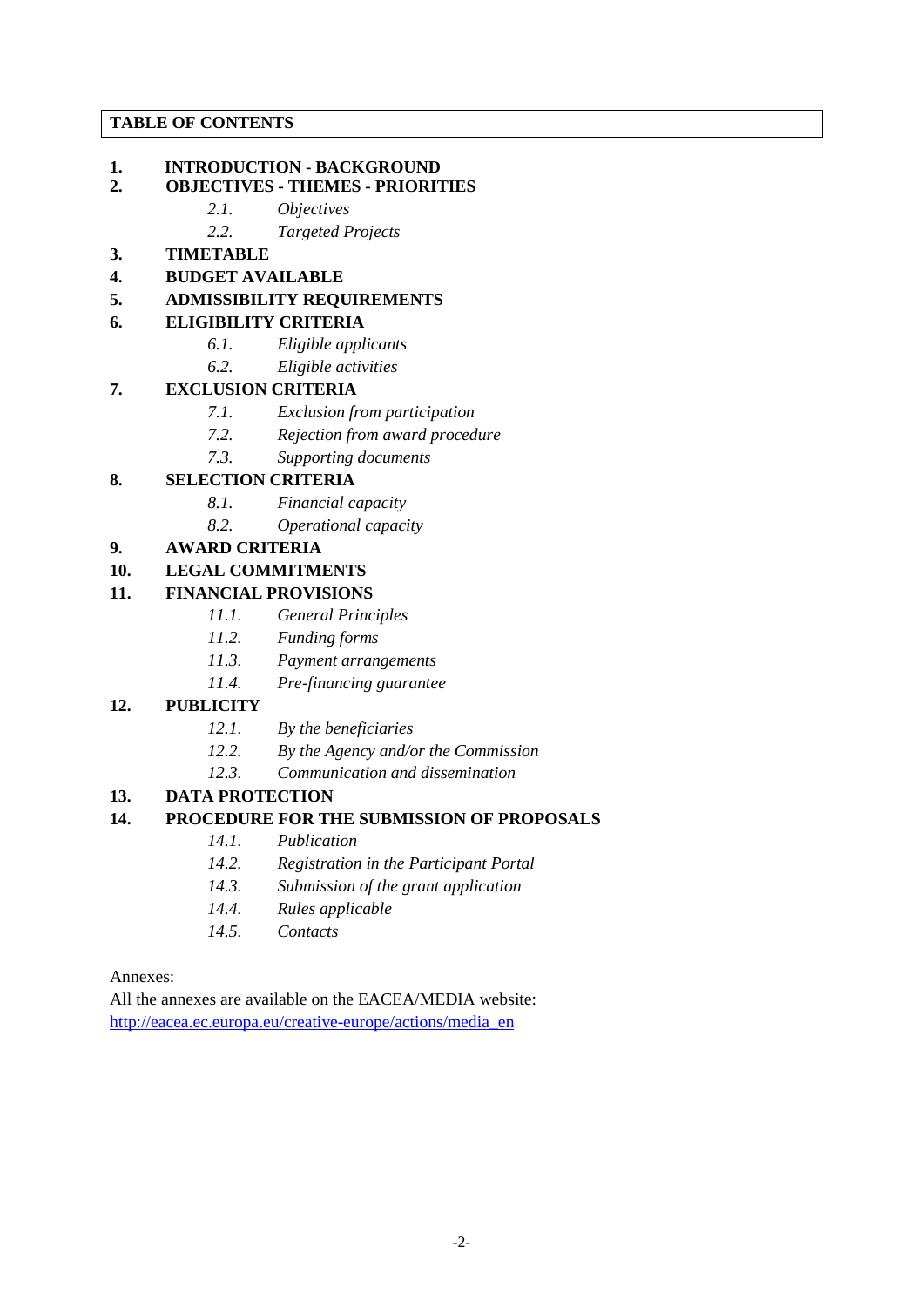### **1. INTRODUCTION – BACKGROUND**

These guidelines are based on Regulation No 1295/2013 of the European Parliament and of the Council of 11/12/2013 concerning the implementation of a programme of support for the European cultural and creative sector (CREATIVE EUROPE)<sup>[1](#page-2-0)</sup> and its corrigendum of  $27/06/2014^2$  $27/06/2014^2$ .

The European Commission is responsible for the implementation of the Creative Europe Programme and for the decision to grant individual European Union funds. The Education, Audiovisual and Culture Executive Agency hereafter "the Agency" manages the Culture and MEDIA Sub-programme on behalf and under the supervision of the European Commission.

General background information about the Creative Europe programme can be found on the following link: <http://ec.europa.eu/programmes/creative-europe/>

### **2. OBJECTIVES – THEMES – PRIORITIES**

### **2.1. Objectives**

Within the specific objective of promoting transnational circulation, one of the priorities of the MEDIA Sub-programme is the following:

• supporting theatrical distribution through transnational marketing, branding, distribution and exhibition of audiovisual works;

The MEDIA Sub-programme shall provide support for the following:

• establishing systems of support for the distribution of non-national European films through theatrical distribution and on other platforms as well as for international sales activities, in particular the subtitling, dubbing and audio-description of audiovisual works.

#### **2.2. Targeted projects**

The aim of the "Sales Agents" scheme is to encourage and support the wider transnational distribution of recent European films by providing funds to sales agents, based upon their performance on the market, for further reinvestment in new non-national European films.

The scheme also aims to encourage the development of links between the production and distribution sectors thus improving the competitive position of non-national European films and the competitiveness of European companies.

The "Sales Agents scheme" works in two phases:

1. The generation of a potential fund which will be calculated according to the performance of the company on the European market during the reference period.

2. Reinvestment: the potential fund thus generated by each company must be reinvested in:

<span id="page-2-0"></span><sup>&</sup>lt;sup>1</sup> Published in the Official Journal of the European Union on 20/12/2013 (OJ L347/221).

<span id="page-2-1"></span><sup>2</sup> Published in the Official Journal of the European Union on 27/06/2014 (OJ L 189/260)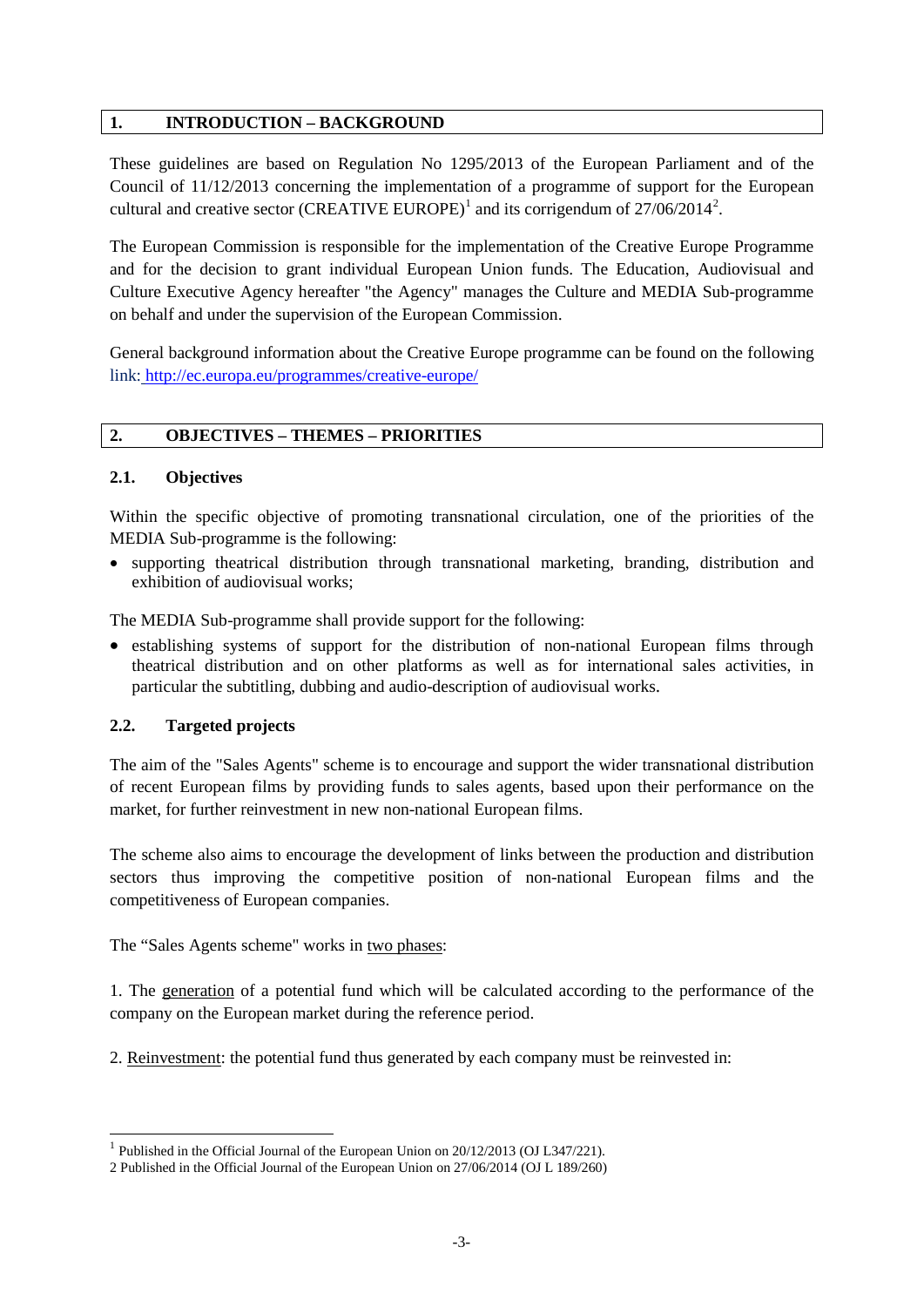- minimum guarantees or advances paid for the international sales rights on eligible non-national European films;
- the promotion, marketing and advertising on the market of eligible non-national European films.

Based on the amount of the grant that the applicant has calculated (section  $9 -$  award criteria), the applicant is requested to submit a strategy that includes investment in acquisition and/promotion, marketing and advertising of eligible films. This will constitute the project description that will be annexed to the grant agreement.

# **3. TIMETABLE**

|               | <b>Stages</b>                                           | Date or indicative period        |  |
|---------------|---------------------------------------------------------|----------------------------------|--|
| a)            | Publication of the call                                 | <b>July 2018</b>                 |  |
|               | Corrigendum                                             | 28 August 2018                   |  |
| b)            | Deadline for submitting applications                    | 15 January 2019 - 12:00          |  |
|               |                                                         | (noon, Brussels Time)            |  |
| $\mathbf{c})$ | Evaluation period                                       | January - April 2019             |  |
| $\rm d$       | Information to applicants                               | May 2019                         |  |
| $\epsilon$ )  | Signature of grant agreement                            | June 2019                        |  |
| f             | Starting date of the action / period of eligibility of  | date of agreement <sup>3</sup>   |  |
|               | costs                                                   |                                  |  |
| g)            | Duration of the action / period of eligibility of costs | 24 months from the starting date |  |
|               |                                                         | of the action                    |  |

Only those costs incurred by the beneficiary during the period of eligibility of costs will be eligible.

#### **4. BUDGET AVAILABLE**

The total budget earmarked for the co-financing of projects is estimated at EUR 2.6M.

This amount is subject to the availability of the funds after the adoption of the budget for 2019 by the budgetary authority.

The Agency reserves the right not to distribute all the funds available.

#### **5. ADMISSIBILITY REQUIREMENTS**

Applications shall comply with the following requirements:

they must be sent no later than the deadline for submitting applications referred to in section 3 of the present guidelines;

- they must be submitted using the online application form (see section 14 of the present guidelines);

<span id="page-3-0"></span><sup>&</sup>lt;sup>3</sup> The period of eligibility can start from the date of submission when justified and requested in the eForm. See section 11.2.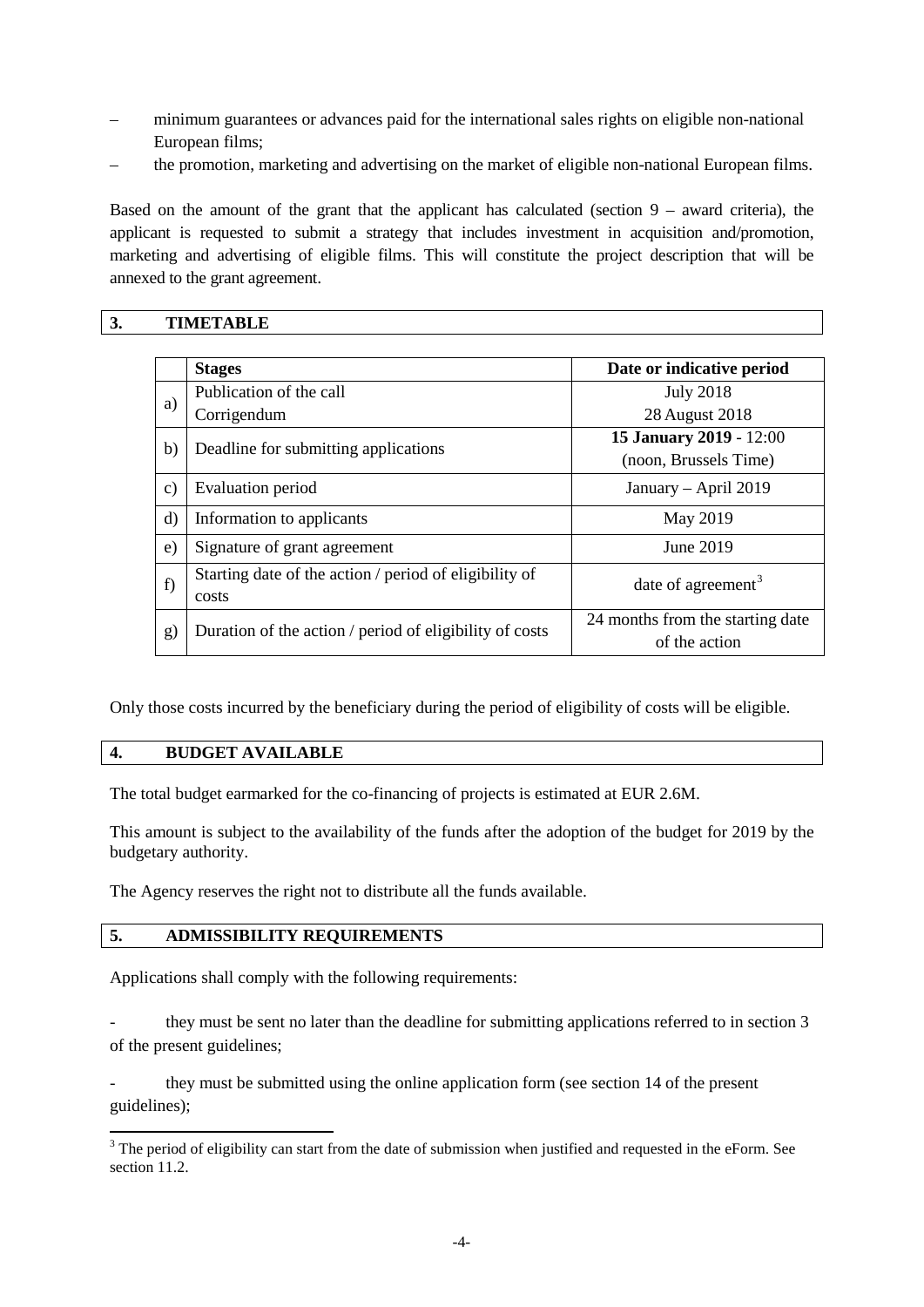they must be drafted in one of the EU official languages, preferably in English or French.

The application form must be accompanied by a balanced budget and all the other documents referred to in the application form.

Failure to comply with those requirements will lead to the rejection of the application.

In order to submit an application, applicants must provide their Participant Identification Code (PIC) in the application form. The PIC can be obtained by registering the organisation in the Unique Registration Facility (URF) hosted in the Education, Audiovisual, Culture, Citizenship and Volunteering Participant Portal. The Unique Registration Facility is a tool shared by other services of the European Commission. If an applicant already has a PIC that has been used for other programmes (for example the Research programmes), the same PIC is valid for the present call for proposals.

The Participant Portal allows applicants, to upload or update the information related to their legal status and attach the requested legal and financial documents (see section 14.2 for more information).

# **6. ELIGIBILITY CRITERIA**

Applications which comply with the following criteria will be subject to an in-depth evaluation.

#### **6.1. Eligible applicants**

The applicant company must be a European Sales Agent.

#### European company:

Company owned, whether directly or by majority participation (i.e. majority of shares), by nationals of Member States of the European Union or nationals of the other European countries participating in the MEDIA Sub-Programme and registered in one of these countries.

Applications from legal entities established in one of the following countries are eligible as long as all conditions referred to in Article 8 of the Regulation establishing the Creative Europe Programme are met:

EU Member States and overseas countries and territories which are eligible to participate in the Programme pursuant to Article 58 of Council Decision 2001/822/EC;

Acceding countries, candidate countries and potential candidates benefiting from a pre-accession strategy, in accordance with the general principles and general terms and conditions for the participation of those countries in European Union programmes established in the respective Framework Agreements, Association Council Decisions or similar agreements;

EFTA countries which are members of the EEA, in accordance with the provisions of the EEA Agreement;

The Swiss Confederation, on the basis of a bilateral agreement to be concluded with that country;

Countries covered by the European Neighbourhood Policy in accordance with the procedures established with those countries following the framework agreements providing for their participation in European Union programmes.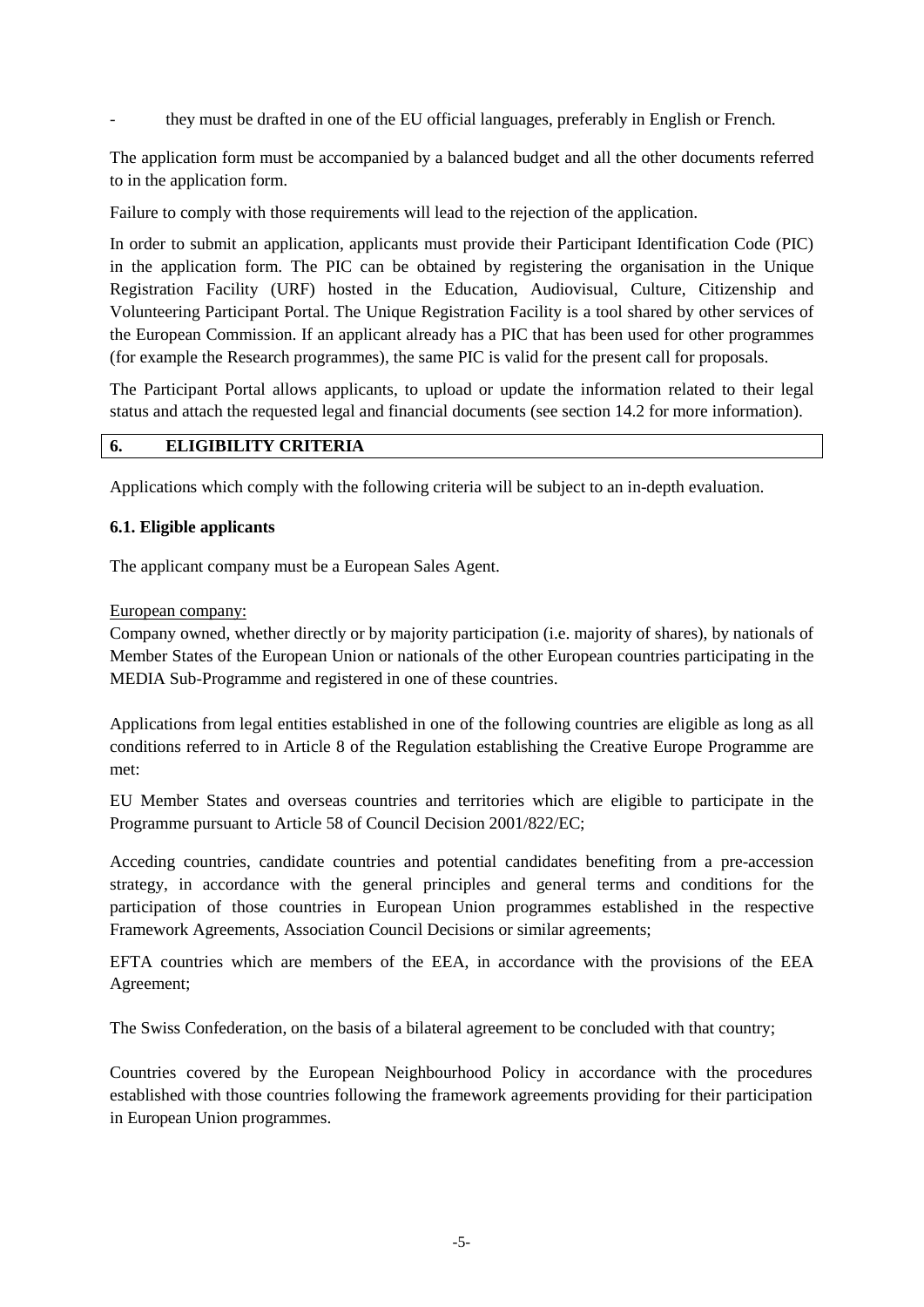The Programme shall also be open for bilateral or multilateral cooperation actions targeted at selected countries or regions on the basis of additional appropriations paid by, and specific arrangements to be agreed upon with, those countries or regions.

The Programme shall permit cooperation and joint actions with countries not participating in the Programme and with international organisations which are active in the cultural and creative sectors such as UNESCO, the Council of Europe, the Organisation for Economic Cooperation and Development or the World Intellectual Property Organisation on the basis of joint contributions for the realisation of the Programme's objectives.

The Agency may select proposals from applicants in non EU countries, provided that, on the date of the award decision, agreements have been signed setting out the arrangements for the participation of those countries in the programme established by the Regulation referred to above.

(Updated list of countries that fulfil the conditions referred to in Article 8 of the Regulation and that the Commission has started negotiations with can be found on the following link:

### [http://eacea.ec.europa.eu/creative-europe/library/eligibility-organisations-non-eu-countries\\_en](http://eacea.ec.europa.eu/creative-europe/library/eligibility-organisations-non-eu-countries_en)

**For British applicants**: Please be aware that eligibility criteria must be complied with for the entire duration of the grant. If the United Kingdom withdraws from the EU during the grant period without concluding an agreement with the EU ensuring in particular that British applicants continue to be eligible, you will cease to receive EU funding (while continuing, where possible, to participate) or be required to leave the project on the basis of Article II.16.2.1(a) of the grant agreement.

### European sales agents:

A European company acting as an intermediary agent for the producer, who specialises in the commercial exploitation of a film by marketing and licensing a film to distributors or other purchasers for foreign countries.

The Sales Agent must be appointed by the Producer of the film by way of a written contract or agreement. A contract / agreement signed between a Sales Agent and a Producer will be considered as an international sales contract / agreement only if it provides for the right of the Sales Agent to sell the film in **at least 10 countries** participating in the MEDIA Sub-programme.

#### **6.2 Eligible activities**

The Sales Agents scheme works in two phases:

1. The Generation of a potential fund, which will be calculated according to the international sales performance of the company on the European market in the reference period (2013-2017).

2. Reinvestment (eligible cost): the potential fund thus generated by each company are to be reinvested in

- minimum guarantees or advances paid for the international sales rights on eligible non-national European films.
- the promotion, marketing and advertising on the market of eligible non-national European films presented.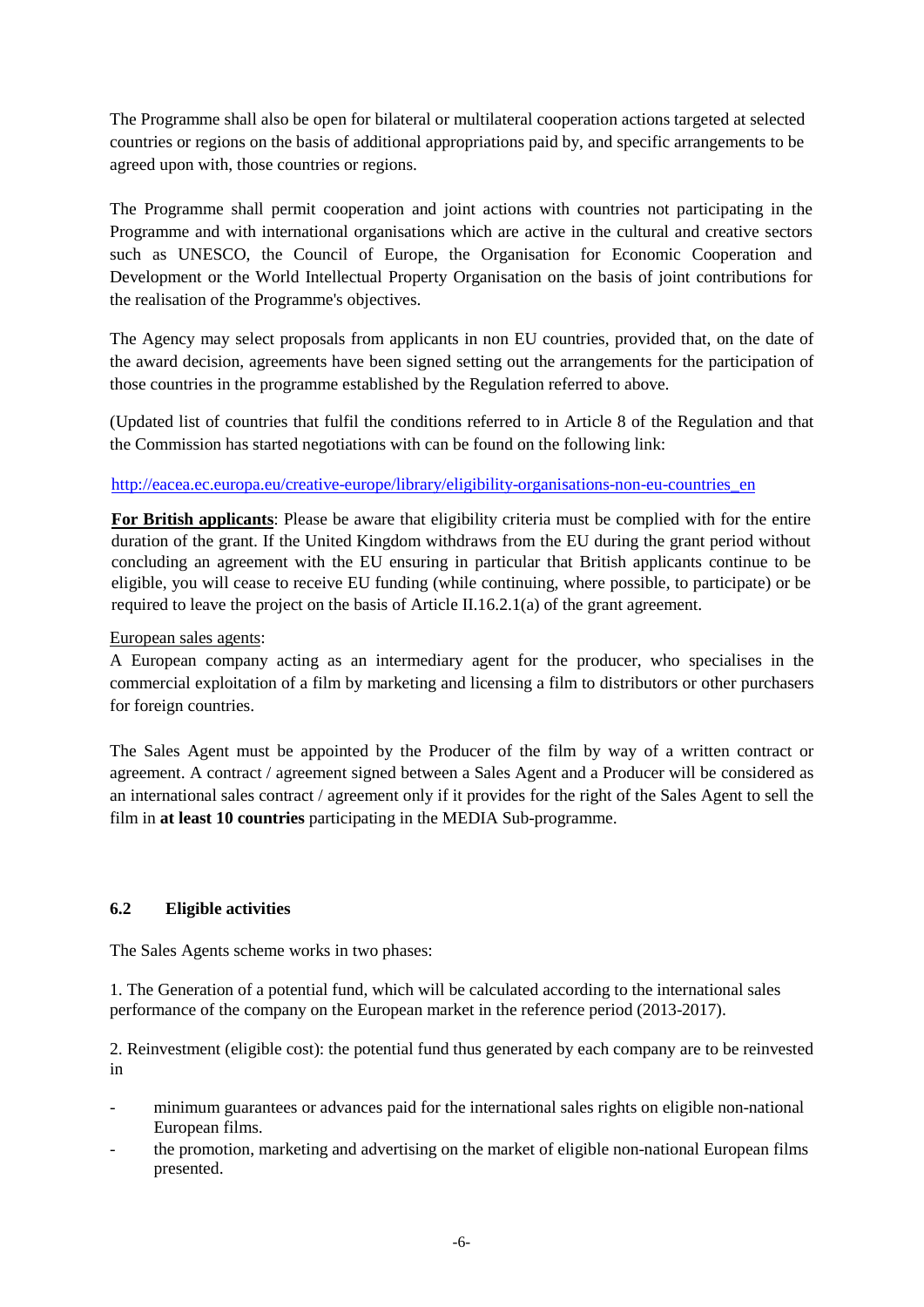### International sales:

Any commercial activity designed to promote and sell the exploitation rights to a cinematographic film on the marketplace, in particular to cinema distributors. This activity includes, inter alia:

- the negotiation and execution of contracts licensing the rights to exploit or exhibit the film;

- the promotion and advertising of the film in markets or festivals (screenings, advertising, promotional events)

- the design and dissemination towards potential buyers of promotional material for the film (EPK, stills, slides, "making-of", …)

- the design and dissemination towards the press (trade press or other) and the potential audience of the film of promotional material and information (web site, …).

### Cinema / Theatrical distribution:

Any commercial activity designed to bring to the attention of a wide audience a film for the purpose of exploitation in cinema theatres. Such activity may include aspects of the technical publishing of an audiovisual work (dubbing and subtitling, striking of prints, circulation of prints, etc.) as well as marketing and promotional activities (production of trailers and publicity material, the purchase of advertising space, the organisation of promotional events etc.).

The film must comply with the following criteria:

- it must be a work of fiction (including animated films) or documentary, with a minimum duration of 60 minutes;
- it must have its first copyright established in 2013 at the earliest;
- it must not consist of alternative content (operas, concerts, performances, etc.), advertising, pornographic or racist material or advocate violence;
- it must be majority produced by a producer or producers established in the countries participating in the MEDIA Sub-programme (see section 6.1). To be considered as the actual producers the production companies must be credited as such. Other elements such as copyright appearing on the rolling credits, creative control, ownership of exploitation rights and share of profits may also be taken into account to determine who the actual producer is; and
- it must be produced with the significant participation of professionals who are nationals/residents of countries participating in the MEDIA Sub-programme (see section 6.1).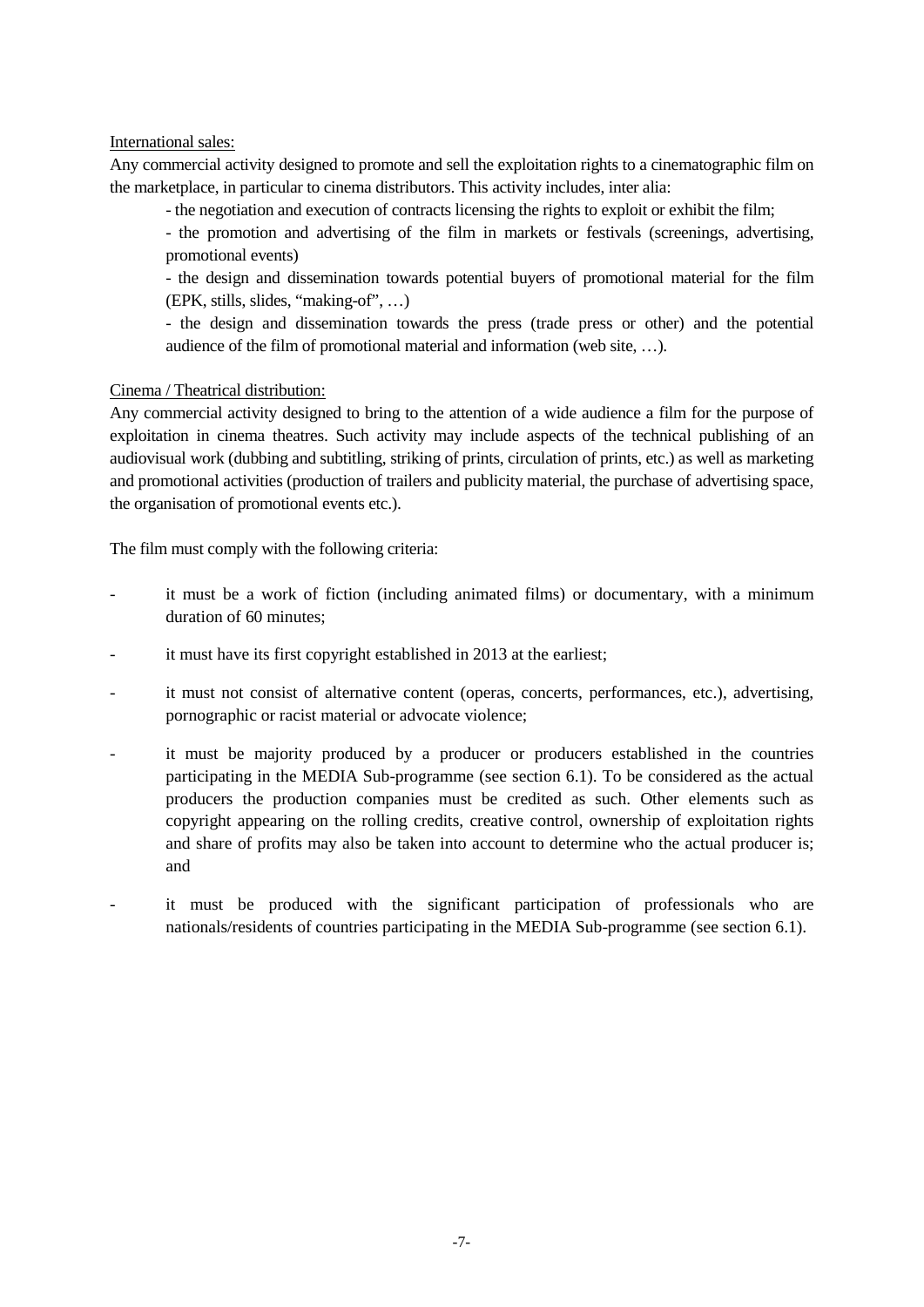|                          | Points         |
|--------------------------|----------------|
| Director                 | 3              |
| Scriptwriter             | 3              |
| Composer                 |                |
| Actor 1                  | $\overline{2}$ |
| Actor 2                  | $\overline{2}$ |
| Actor 3                  | $\overline{2}$ |
| <b>Production Design</b> |                |
| Director of Photography  |                |
| Editor                   |                |
| Sound                    |                |
| Shooting location        |                |
| Post Production location |                |
| Total                    | 19             |

Significant participation' is defined as having more than 50% of the points on the basis of the table below, e.g. having 10 or more points in the case of a work of fiction or the biggest share of points if the total is less than 19 as is normally the case for documentaries or animation films where all of the categories are not usually included in the credits.

if the film has been produced, it must have an interoperable standard identifier, such as ISAN or EIDR. This interoperable standard identifier must be indicated in the eReport.

### National / Non-national European film:

Countries participating in the MEDIA Sub-Programme are defined under section 6.1.

European films will be considered as "national" in that country participating in the MEDIA Subprogramme whose nationals/residents have participated in the highest proportion in the making of the film, on the basis of the points table shown above. They will be considered as "non-national" in all the other countries.

In the event of a tie (i.e. where the points are equal for a given nationality) the nationality of the director (or the following talent in the above list) shall be decisive.

Only applications that fulfil the eligibility criteria will be considered for a grant. If an application is deemed ineligible, a letter indicating the reasons will be sent to the applicant.

The beneficiary will have 24 months to carry out the project. However, if after the signing of the agreement and the start of the action it becomes impossible for the beneficiary, for fully justified reasons beyond his control, to complete the action within the scheduled period, an extension to the eligibility period may be granted. A maximum extension of 6 additional months may be granted if requested before the deadline specified in the agreement.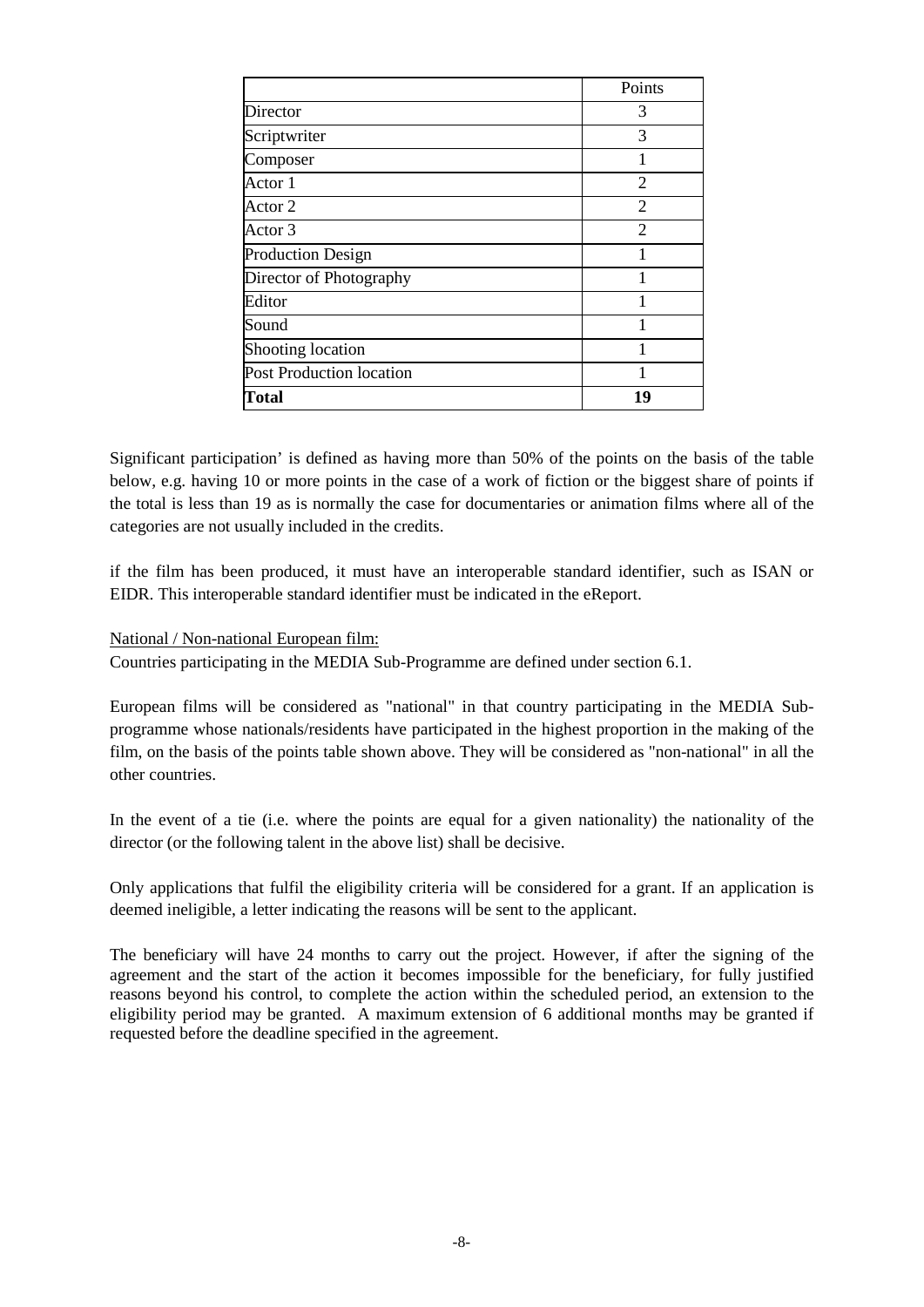# **7. EXCLUSION CRITERIA**

# **7.1. Exclusion from participation**

The authorising officer shall exclude an applicant from participating in call for proposals procedures where:

(a) the applicant is bankrupt, subject to insolvency or winding-up procedures, where its assets are being administered by a liquidator or by a court, where it is in an arrangement with creditors, where its business activities are suspended, or where it is in any analogous situation arising from a similar procedure provided for under national laws or regulations;

(b) it has been established by a final judgment or a final administrative decision that the applicant is in breach of its obligations relating to the payment of taxes or social security contributions in accordance with the law of the country in which it is established, with those of the country in which the authorising officer is located or those of the country of the performance of the contract;

(c) it has been established by a final judgment or a final administrative decision that the applicant is guilty of grave professional misconduct by having violated applicable laws or regulations or ethical standards of the profession to which the applicant belongs, or by having engaged in any wrongful conduct which has an impact on its professional credibility where such conduct denotes wrongful intent or gross negligence, including, in particular, any of the following:

- (i) fraudulently or negligently misrepresenting information required for the verification of the absence of grounds for exclusion or the fulfilment of selection criteria or in the performance of a contract, a grant agreement or a grant decision;
- (ii) entering into agreement with other applicants with the aim of distorting competition;
- (iii) violating intellectual property rights;
- (iv) attempting to influence the decision-making process of the Agency during the award procedure;
- (v) attempting to obtain confidential information that may confer upon it undue advantages in the award procedure;

(d) it has been established by a final judgment that the applicant is guilty of any of the following:

- (i) fraud, within the meaning of Article 1 of the Convention on the protection of the European Communities' financial interests, drawn up by the Council Act of 26 July 1995;
- (ii) corruption, as defined in Article 3 of the Convention on the fight against corruption involving officials of the European Communities or officials of Member States of the European Union, drawn up by the Council Act of 26 May 1997, and in Article 2(1) of Council Framework Decision 2003/568/JHA, as well as corruption as defined in the law of the country where the contracting authority is located, the country in which the applicant is established or the country of the performance of the contract;
- (iii) participation in a criminal organisation, as defined in Article 2 of Council Framework Decision 2008/841/JHA;
- (iv) money laundering or terrorist financing, as defined in Article 1 of Directive 2005/60/EC of the European Parliament and of the Council;
- (v) terrorist-related offences or offences linked to terrorist activities, as defined in Articles 1 and 3 of Council Framework Decision 2002/475/JHA, respectively, or inciting, aiding, abetting or attempting to commit such offences, as referred to in Article 4 of that Decision;
- (vi) child labour or other forms of trafficking in human beings as defined in Article 2 of Directive 2011/36/EU of the European Parliament and of the Council;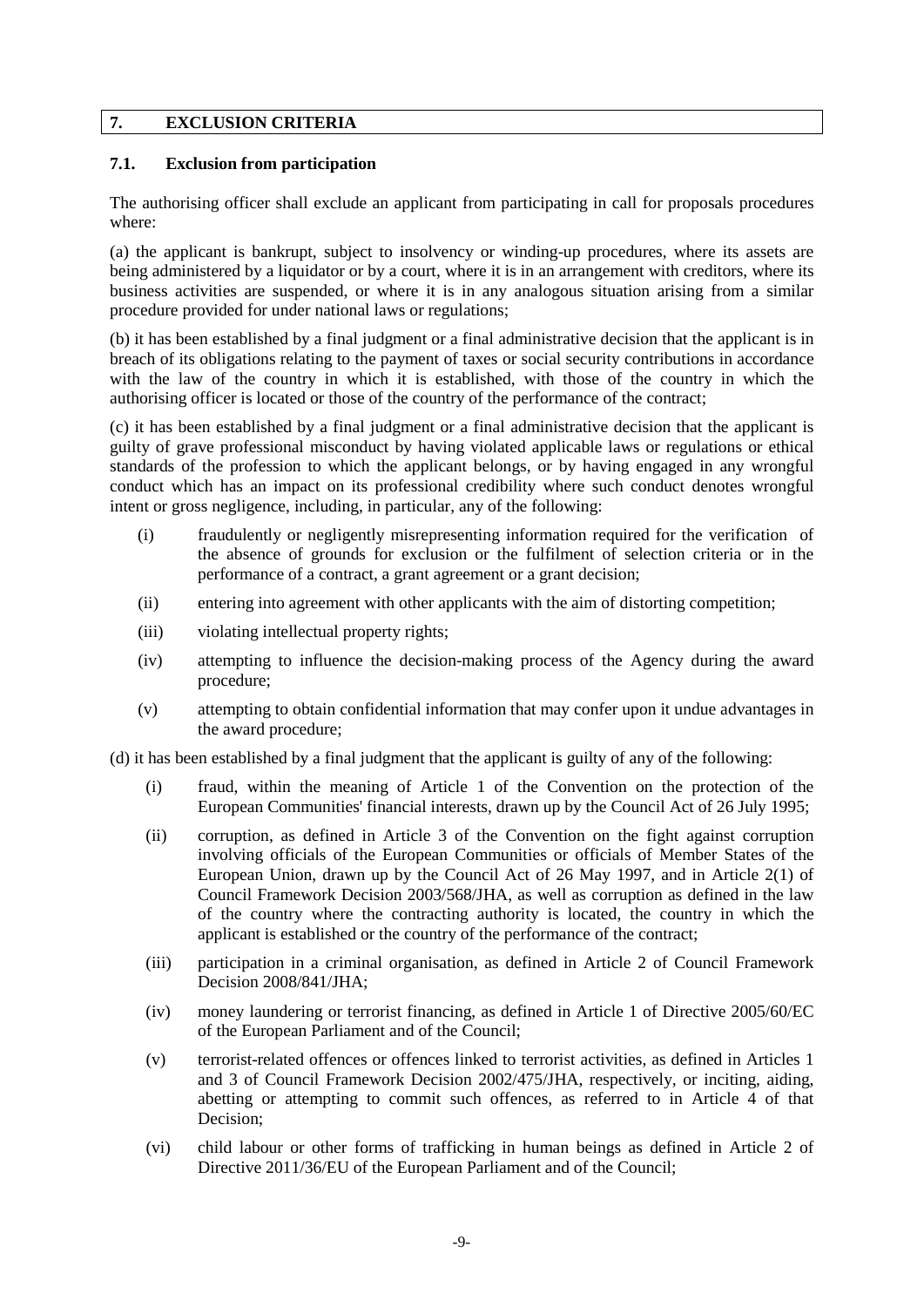(e) the applicant has shown significant deficiencies in complying with main obligations in the performance of a contract, a grant agreement or a grant decision financed by the Union's budget, which has led to its early termination or to the application of liquidated damages or other contractual penalties, or which has been discovered following checks, audits or investigations by an authorising officer, OLAF or the Court of Auditors;

(f) it has been established by a final judgment or final administrative decision that the applicant has committed an irregularity within the meaning of Article 1(2) of Council Regulation (EC, Euratom) No 2988/95.

(g) for the situations of grave professional misconduct, fraud, corruption, other criminal offences, significant deficiencies in the performance of the contract or irregularity, the applicant is subject to:

- (i) facts established in the context of audits or investigations carried out by the Court of Auditors, OLAF or internal audit, or any other check, audit or control performed under the responsibility of an authorising officer of an EU institution, of a European office or of an EU agency or body;
- (ii) non-final administrative decisions which may include disciplinary measures taken by the competent supervisory body responsible for the verification of the application of standards of professional ethics;
- (iii) decisions of the ECB, the EIB, the European Investment Fund or international organisations;
- (iv) decisions of the Commission relating to the infringement of the Union's competition rules or of a national competent authority relating to the infringement of Union or national competition law.
- (v) decisions of exclusion by an authorising officer of an EU institution, of a European office or of an EU agency or body.

(h) a person who is a member of the administrative, management or supervisory body of the applicant, or who has powers of representation, decision or control with regard to that applicant (this covers the company directors, members of the management or supervisory bodies, and cases where one person holds a majority of shares), is in one or more of the situations referred to in points (c) to (f) above.

(i) a natural or legal person that assumes unlimited liability for the debts of that applicant is in one or more of the situations referred to in point (a) or (b) above.

If an applicant is in one of the situations of exclusion listed above, it should indicate the measures it has taken to remedy the exclusion situation, thus demonstrating its reliability. They may include e.g. technical, organisational and personnel measures to prevent further occurrence, compensation of damage or payment of fines. The relevant documentary evidence which illustrates the remedial measures taken must be provided in annex to the declaration. This does not apply for the situations referred in point (d) of this section.

In the cases provided in (c) to (f) above, in the absence of a final judgement or where applicable a final administrative decision, the Agency may exclude an applicant provisionally from participating in a call for proposals where their participation would constitute a serious and imminent threat to the Union's financial interests.

# **7.2. Rejection from the award procedure**

The authorising officer shall not award a grant to an applicant who:

(a) is in an exclusion situation established in accordance with the above section 7.1;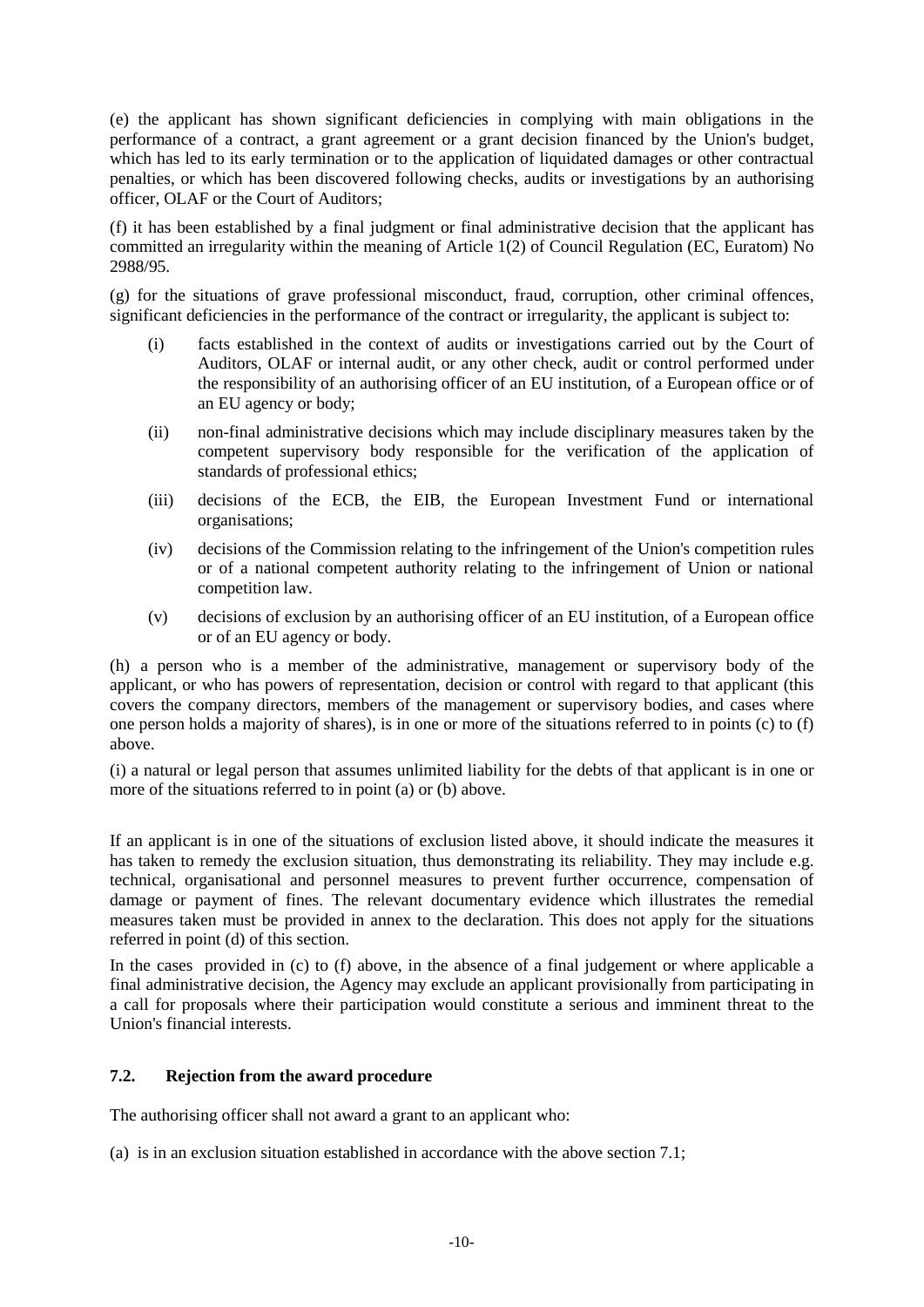(b) has misrepresented the information required as a condition for participating in the procedure or has failed to supply that information;

(c) was previously involved in the preparation of a call for proposals where this entails a distortion of competition that cannot be remedied otherwise..

Rejection from this procedure and administrative sanctions (exclusion or financial penalty) may be imposed on applicants or affiliated entities where applicable, if any of the declarations or information provided as a condition for participating in this procedure prove to be false.

The applicants should be informed that the Agency may publish on its internet site the following information related to the exclusion and, where applicable, the financial penalty in the cases referred to in points (c), (d), (e) and (f) of the section  $7.1<sup>4</sup>$  $7.1<sup>4</sup>$  $7.1<sup>4</sup>$ :

- (a) the name of the applicant concerned;
- (b) the exclusion situation;
- (c) the duration of the exclusion and/or the amount of the financial penalty.

In case of a preliminary classification in law (i.e. absence of a final judgment or a final administrative decision), the publication shall indicate that there is no final judgment or final administrative decision. In those cases, information about any appeals by the applicant, their status and their outcome, as well as any revised decision of the authorised officer, shall be published without delay. Where a financial penalty has been imposed, the publication shall also indicate whether that penalty has been paid.

The decision to publish the information is taken by the Agency either following the relevant final judgment, final administrative decision or preliminary classification in law, as the case may be. That decision shall take effect three months after its notification to the economic operator.

The information published shall be removed as soon as the exclusion has come to an end. In the case of a financial penalty, the publication shall be removed six months after payment of that penalty.

In accordance with Regulation (EC) No 45/2001, where personal data is concerned, the Agency shall inform the applicant of its rights under the applicable data protection rules and of the procedures available for exercising those rights.

#### **7.3. Supporting documents**

 $\overline{a}$ 

In order to assess the applicants' eligibility, the following supporting documents are requested:

**private entity**: extract from the official journal, copy of articles of association, extract of trade or association register, certificate of liability to VAT (if, as in certain countries, the trade register number and VAT number are identical, only one of these documents is required),

<span id="page-10-0"></span><sup>&</sup>lt;sup>4</sup> This information shall not be published in any of the following circumstances:

<sup>(</sup>a) where it is necessary to preserve the confidentiality of an investigation or of national judicial proceedings;

<sup>(</sup>b) where publication would cause disproportionate damage to the applicant concerned or would otherwise be disproportionate on the basis of the proportionality criteria and to the amount of the financial penalty;

<sup>(</sup>c) where a natural person is concerned, unless the publication of personal data is exceptionally justified, inter alia, by the seriousness of the conduct or its impact on the Union's financial interests. In such cases, the decision to publish the information shall duly take into consideration the right to privacy and other rights provided for in Regulation (EC) No 45/2001.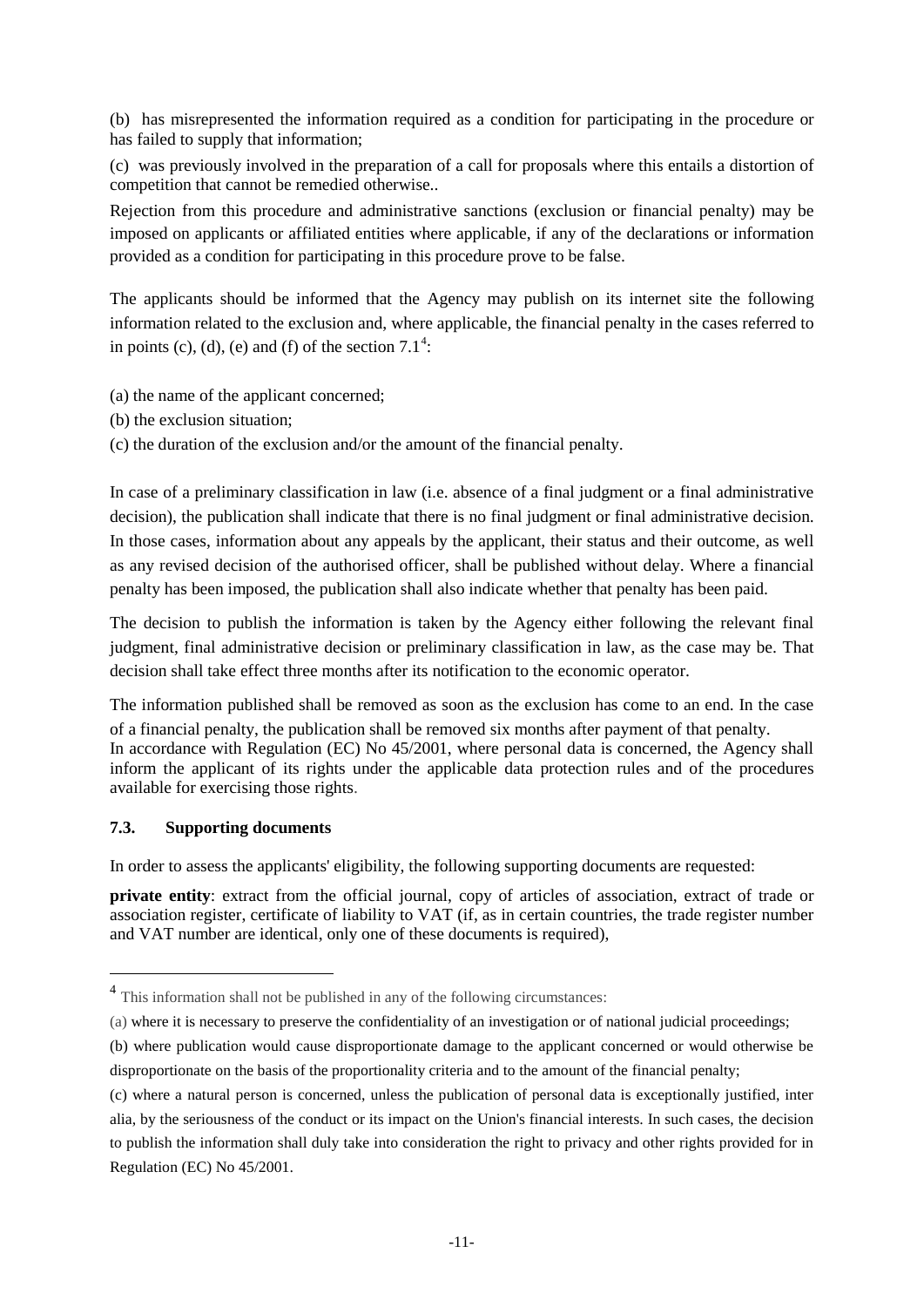**public entity**: copy of the resolution or decision establishing the public company, or other official document establishing the public-law entity.

Applicants must sign a declaration on their honour certifying that they are not in one of the situations referred to in the above sections 7.1. and 7.2, filling in the relevant form attached to the application form accompanying the call for proposals. If applicable, the relevant documentary evidence which appropriately illustrates any remedial measures taken should be provided in annex to this declaration. The declaration is available at: [http://eacea.ec.europa.eu/creative-europe/funding\\_en](http://eacea.ec.europa.eu/creative-europe/funding_en)

# **8. SELECTION CRITERIA**

Applicants must submit a declaration on their honour, completed and signed, attesting to their status as a legal person and to their financial and operational capacity to complete the proposed activities.

### **8.1. Financial capacity**

Applicants must have stable and sufficient sources of funding to maintain their activity throughout the period during which the action is being carried out or the year for which the grant is awarded and to participate in its funding. The applicants' financial capacity will be assessed on the basis of the following supporting documents that will be requested from selected applicants:

Low value grants  $( $EUR\ 60\ 000$ ):$ 

- a declaration on their honour.

Grants > EUR 60 000:

- a declaration on their honour and

- the profit and loss account as well as the balance sheet for the last financial year for which the accounts were closed;

- for newly created entities: the business plan might replace the above documents;

Grants for an action > EUR 750 000, in addition to the above:

- an audit report produced by an approved external auditor certifying the accounts for the last financial year available.

On the basis of the documents submitted, if the Responsible Authorizing Officer (hereinafter "RAO") considers that financial capacity is not satisfactory, he may:

- request further information;
- propose a grant agreement without pre-financing;
- propose a grant agreement with a pre-financing paid in instalments;
- propose a grant agreement with a pre-financing covered by a bank guarantee (see section 11.4 below);
- where applicable, require the joint and several financial liability of all the co-beneficiaries;
- reject the application.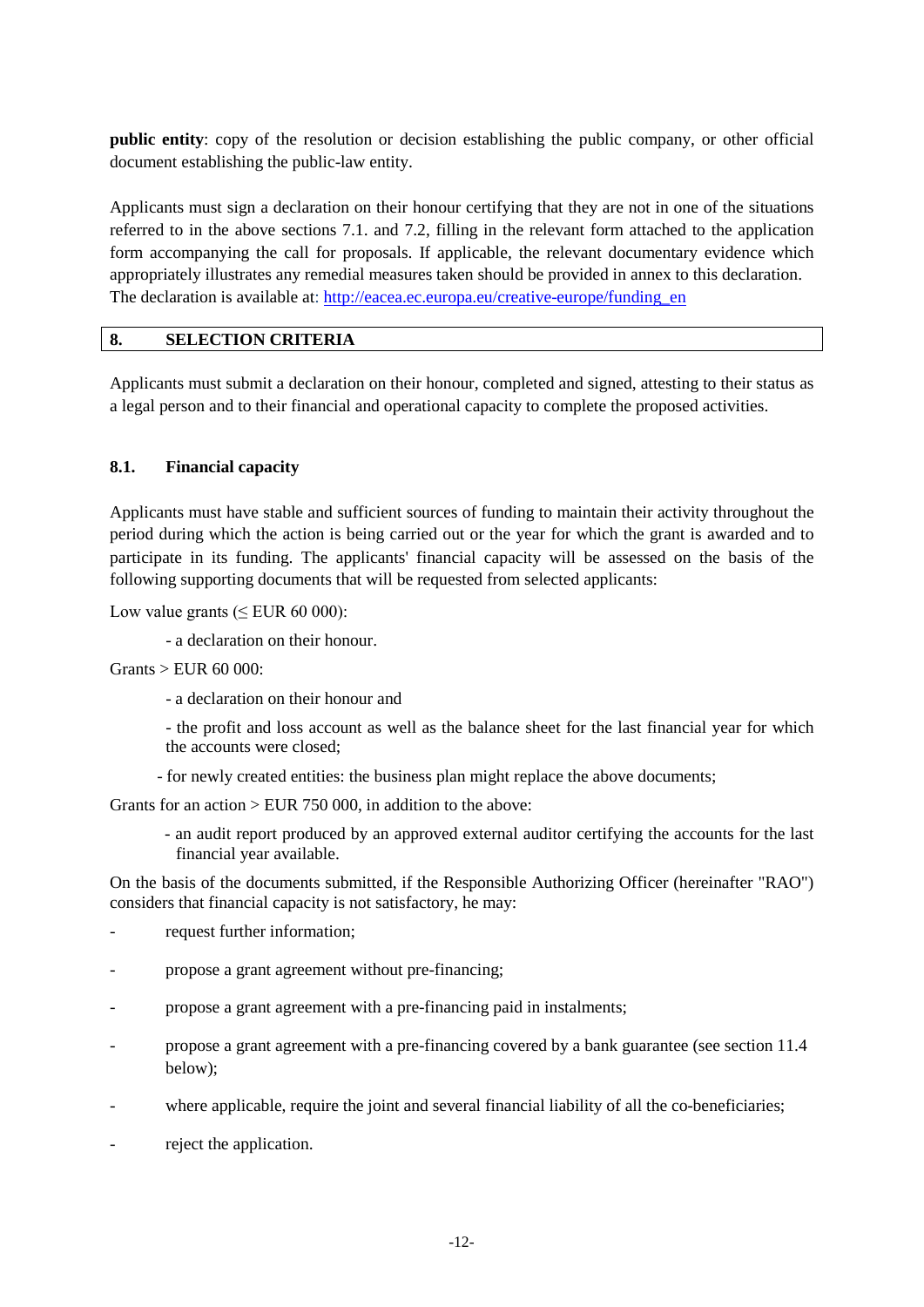In the course of the procedure applicants may be requested to register and provide a *Participant Identification Code (PIC, 9-digit number), serving as the unique identifier of their organisation in the Participant Register. Applicant(s) will receive instructions on how to create a PIC in due time.*

*Upon communication of the applicant's PIC, the EU Validation Services (Research Executive Agency Validation Services) will contact the applicant (via the messaging system embedded in the Participant Register) and request the latter to provide the supporting documents necessary to prove the legal existence and status and the financial capacity of the organisation. All necessary details and instructions will be provided via this separate notification.*

# **8.2 Operational capacity**

Applicants must have the professional competencies as well as appropriate qualifications necessary to complete the proposed action. In this respect, applicants have to submit a declaration on their honour, and, for those applying for a grant above EUR 60.000 the following supporting documents:

- the curriculum vitae of the legal representative of the company and
- the curriculum vitae of the Head of International Sales (if they are not the same person);

# **9. AWARD CRITERIA**

A potential fund will be attributed to eligible European Sales Agents on the basis of their performance on the European markets (i.e. countries participating in the MEDIA Sub-programme) in the reference period (2013-2017).

The support will take the form of a potential fund (the "Fund") available to Sales Agents for further investments in eligible non-national European films.

Within the limit of the budgetary resources available, the amount of potential Fund available for each Sales Agent will be calculated on the following basis:

# A. Step 1.

The applicant sales agent shall provide evidence of its activity as a sales agent for European cinematographic films. To this end, the sales agent shall prove that:

- it was, between  $01/01/2013$  and  $31/12/2017$ , the appointed sales agent of **at least 8 eligible European films** (**of which** at least **1 non-national** film), for which the agreement with the producer provided the right to sell the film in at least 10 countries participating in the MEDIA Sub-programme; the mandate must be signed and take effect within the reference period,
- **and** that, **during the same period**, for **at least 3 of these films in at least 3 countries**  participating in the MEDIA Sub-programme, outside the country of origin of the films there was a theatrical release as evidenced by distributor declarations to the Automatic scheme of the MEDIA Sub-programme.

In exceptional circumstances where the national theatrical release has not been reported to the Automatic scheme, the declaration of the applicant Sales Agent may be accepted in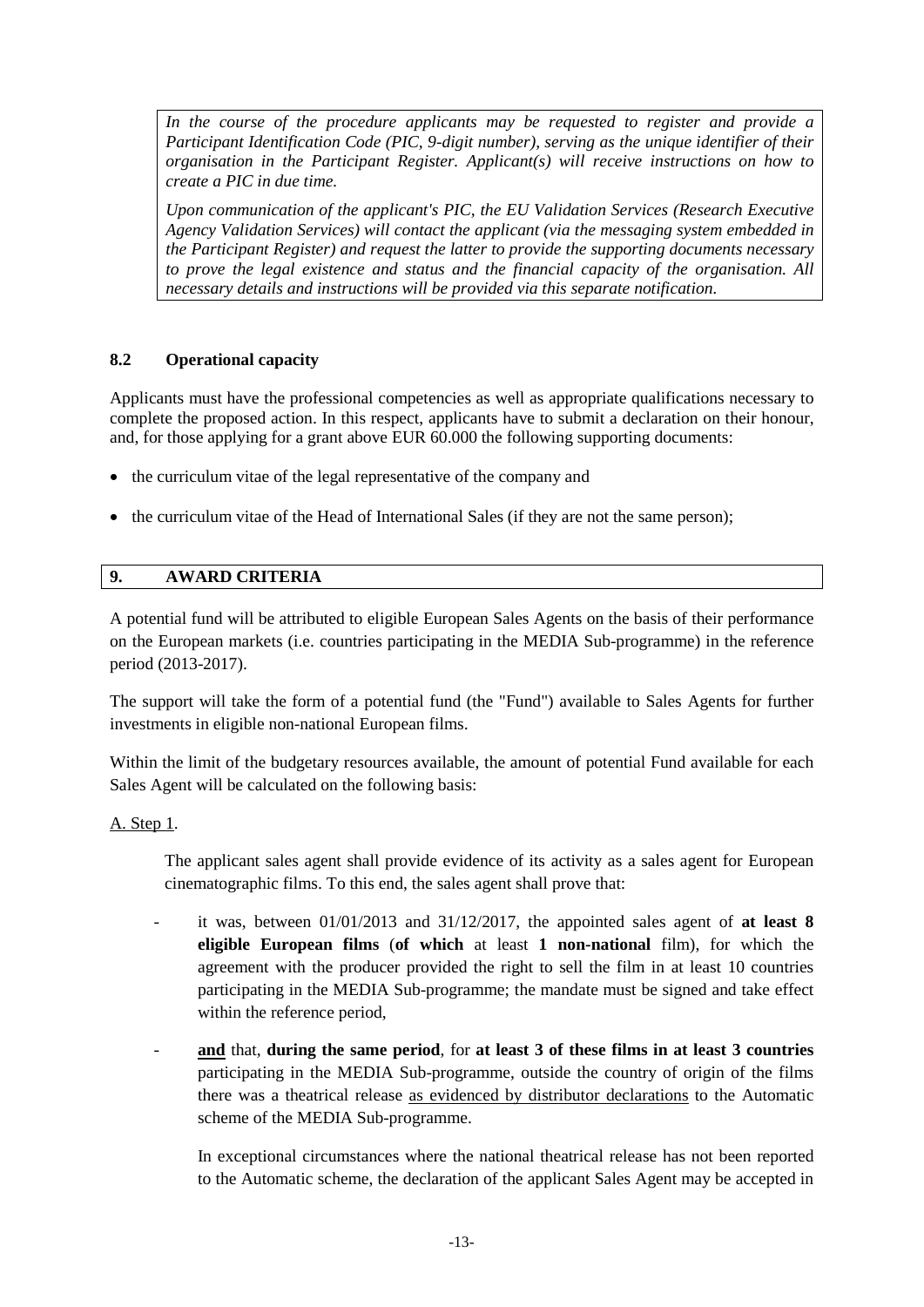the event that it is accompanied by independent proof which can reasonably be verified by the Agency.

If this first step is successfully completed, the sales agent shall be entitled to a potential support of **EUR 20.000,00.**

# B. Step 2.

If (and only if) the applicant Sales Agent has completed successfully the conditions set out for the first step, an additional potential Fund may be available. This Fund will be calculated according to the following principle:

As a percentage of **the total potential fund generated in the framework of the automatic scheme for theatrical distribution** by the non-national films:

- 20 % for films from countries with a high production capacity (DE, ES, FR, IT, UK);
- 30 % for films coming from other countries with low production capacity

The amounts indicated above are provisional and may be subject to modification depending upon the budgetary resources available.

The generation stage is a method to calculate a maximum potential Fund to be reinvested in new projects. The notification to the Sales Agent of the potential Fund generated does not constitute a claim on the European Commission/EACEA.

Shall the sum of generated funds exceed the budget available, each potential Fund will be reduced proportionally.

#### **10. LEGAL COMMITMENTS**

In the event of a grant awarded by the Agency, a grant agreement drawn up in euro and detailing the conditions and level of funding, will be sent to the beneficiary, as well as the procedure in view to formalise the obligations of the parties.

The 2 copies of the original agreement must be signed first by the beneficiary and returned to the Agency immediately. The Agency will sign them last.

The award of a grant does not establish an entitlement for subsequent years.

# **11. FINANCIAL PROVISIONS**

#### **11.1. General Principles**

a) Non-cumulative award

An action may only receive one grant from the EU budget.

In no circumstances shall the same costs be financed twice by the Union budget. To ensure this, applicants shall indicate in the application form the sources and amounts of Union funding received or applied for the same action or part of the action or for its functioning during the same financial year as well as any other funding received or applied for the same action.

Subsidised actions may not benefit from Eurimages funding for the same activity.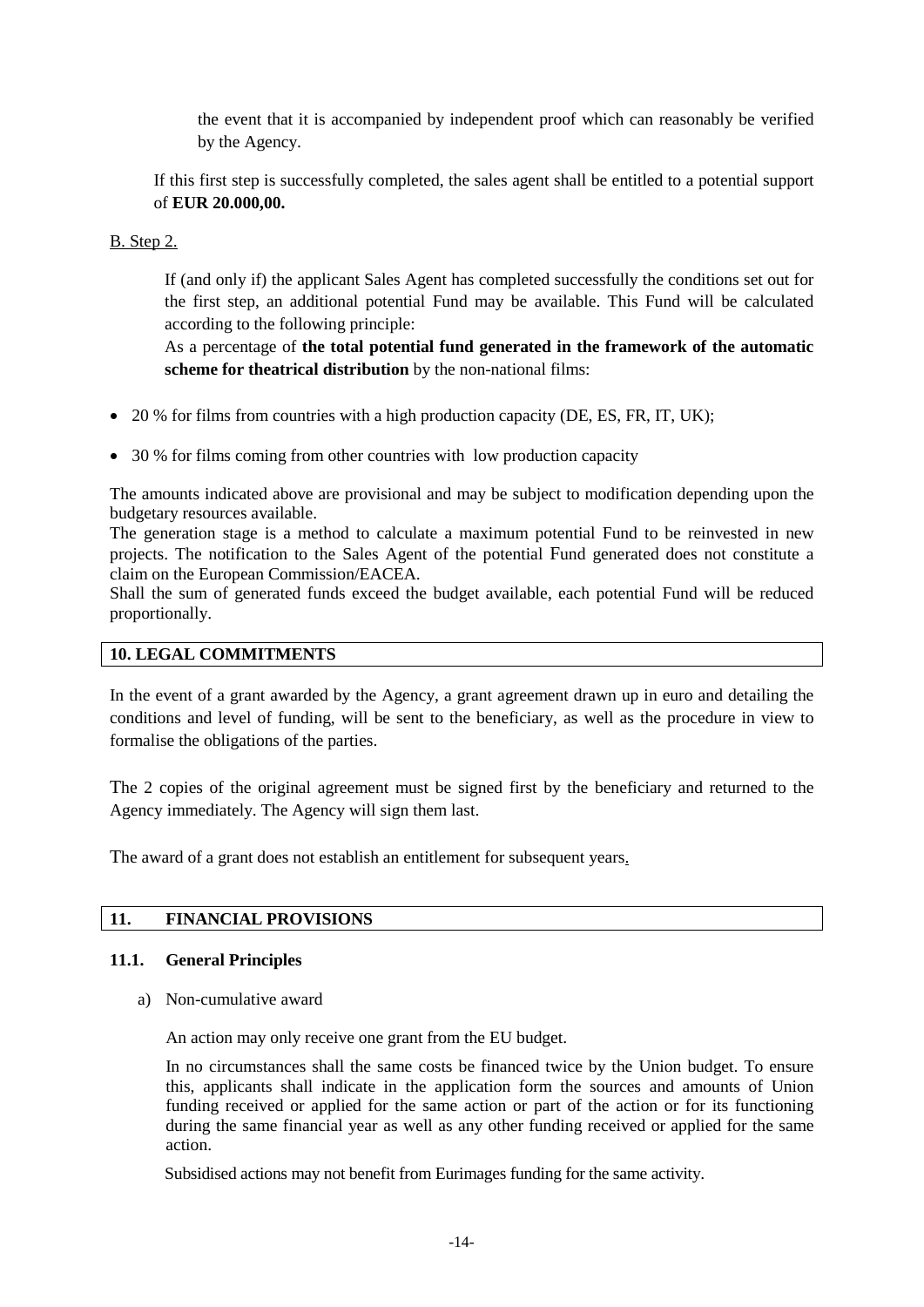Reinvestment in promotion, marketing and advertising costs cannot be cumulated with a support under the MEDIA Sub-programme Selective Scheme for the same film

b) Non-retroactivity

No grant may be awarded retrospectively for actions already completed.

A grant may be awarded for an action which has already begun only where the applicant can demonstrate the need to start the action before the grant agreement is signed.

In such cases, costs eligible for financing may not have been incurred prior to the date of submission of the grant application.

c) Co-financing

Co-financing means that the resources which are necessary to carry out the action may not be entirely provided by the EU grant.

Co-financing of the action may take the form of:

- the beneficiary's own resources;
- income generated by the action;
- financial contributions from third parties.
- d) Balanced budget

The estimated budget of the action is to be attached to the application form. It must have revenue and expenditure in balance, including the requested MEDIA grant.

The budget must be drawn up in euros.

Applicants who foresee that costs will not be incurred in euros shall use the exchange rate published on the Infor-euro website available at:

[http://ec.europa.eu/budget/contracts\\_grants/info\\_contracts/inforeuro/inforeuro\\_en.cfm](http://ec.europa.eu/budget/contracts_grants/info_contracts/inforeuro/inforeuro_en.cfm) and applicable on the month of the submission.

When drafting their budget, applicants must assess the amount of the potential grant based on the parameters and thresholds set out under section 9 – award criteria*.* The final grant is subject to the availability of the budget. If necessary, applicants will be required to correct their budget.

e) Implementation contracts/subcontracting

Where the implementation of the action requires the award of procurement contracts (implementation contracts), the beneficiary must award the contract to the bid offering best value for money or the lowest price (as appropriate), avoiding conflicts of interests and retain the documentation for the event of an audit.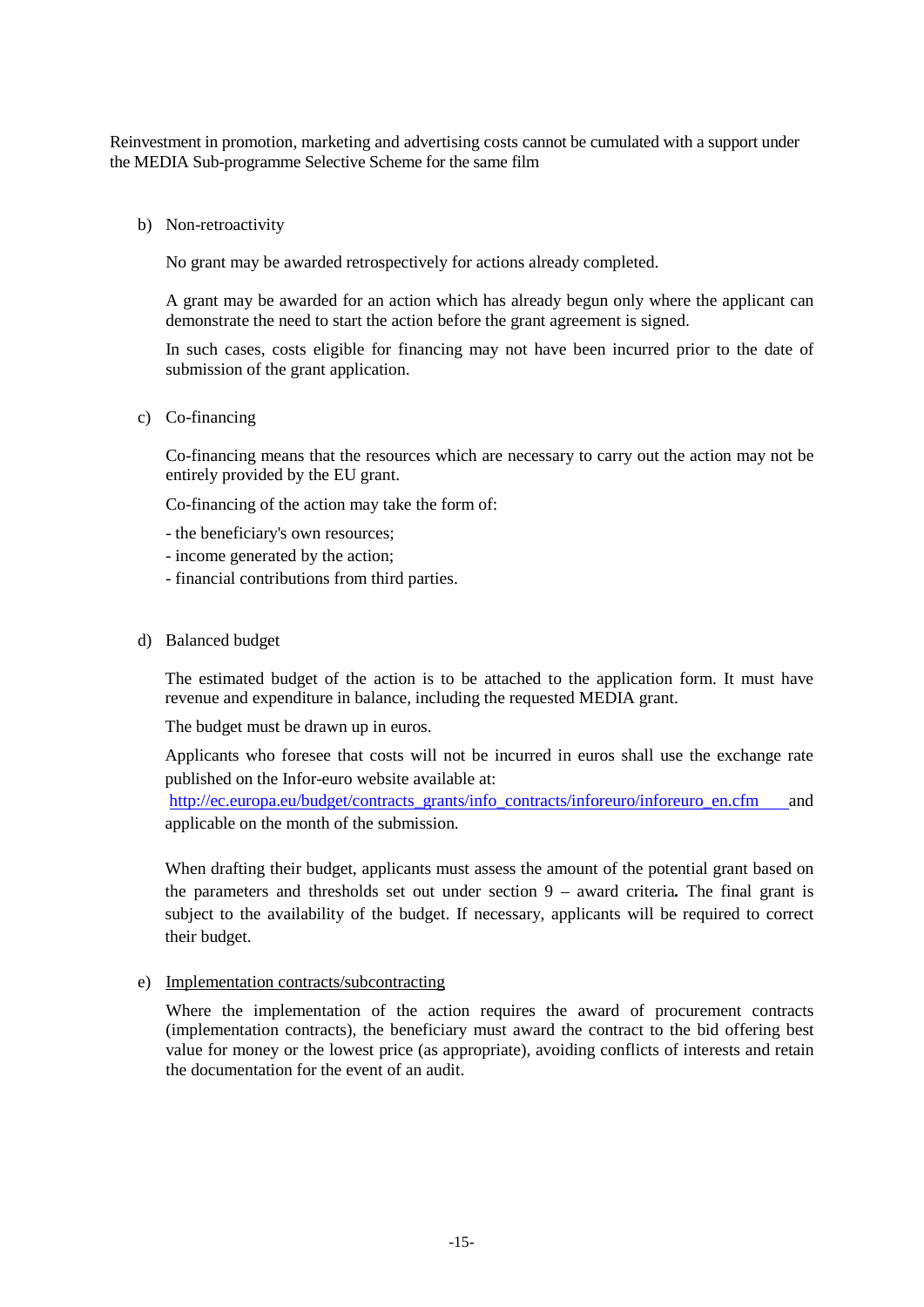Entities acting in their capacity of contracting authorities in the meaning of Directive 2014/24/EU  $^5$  $^5$  or contracting entities in the meaning of Directive 2014/25/EU $^6$  $^6$  shall abide by the applicable national public procurement rules.

Sub-contracting, i.e. the externalisation of specific tasks or activities which form part of the action as described in the proposal and which cannot be performed by the beneficiary itself must satisfy the conditions applicable to any implementation contract (as specified above) and in addition to them the following conditions:

- a) subcontracting does not cover core tasks of the action;
- b) recourse to subcontracting is justified because of the nature of the action and what is necessary for its implementation;
- c) the estimated costs of the subcontracting are clearly identifiable in the estimated budget;
- d) any recourse to subcontracting, if not provided for in description of the action, is communicated by the beneficiary and approved by the Agency. The Agency may grant approval:
	- (i) before any recourse to subcontracting, if the beneficiaries requests an amendment
	- (ii) after recourse to subcontracting if the subcontracting:
		- − is specifically justified in the interim or final technical report and
		- − does not entail changes to the grant agreement which would call into question the decision awarding the grant or be contrary to the equal treatment of applicants;
- e) the beneficiaries ensure that certain conditions applicable to beneficiaries, enumerated in the grant agreement (e.g. visibility, confidentiality, etc.), are also applicable to the subcontractors.
- f) Financial support to third parties

The applications may not envisage provision of financial support to third parties.

g) Special condition applying to the MEDIA Sub-programme

Any support from the MEDIA Sub-programme shall remain the exclusive property of the beneficiary and cannot be considered as a revenue for the film or be used to reduce recoupable costs.

#### **11.2 Funding forms**

The grants financed through reimbursement of eligible costs in combination with flat rate covering overheads are calculated on the basis of a detailed estimated budget, indicating clearly the costs that are eligible for EU funding.

#### **Maximum amount requested**

The EU grant is limited to a maximum co-financing rate of 60% of the eligible costs.

<span id="page-15-0"></span> $5$  Directive 2014/24/EU of the European Parliament and of the Council of 26 February 2014 on public procurement and repealing Directive 2004/18/EC.

<span id="page-15-1"></span>Directive 2014/25/EU of the European Parliament and of the Council of 26 February 2014 on procurement by entities operating in the water, energy, transport and postal services sectors and repealing Directive 2004/17/EC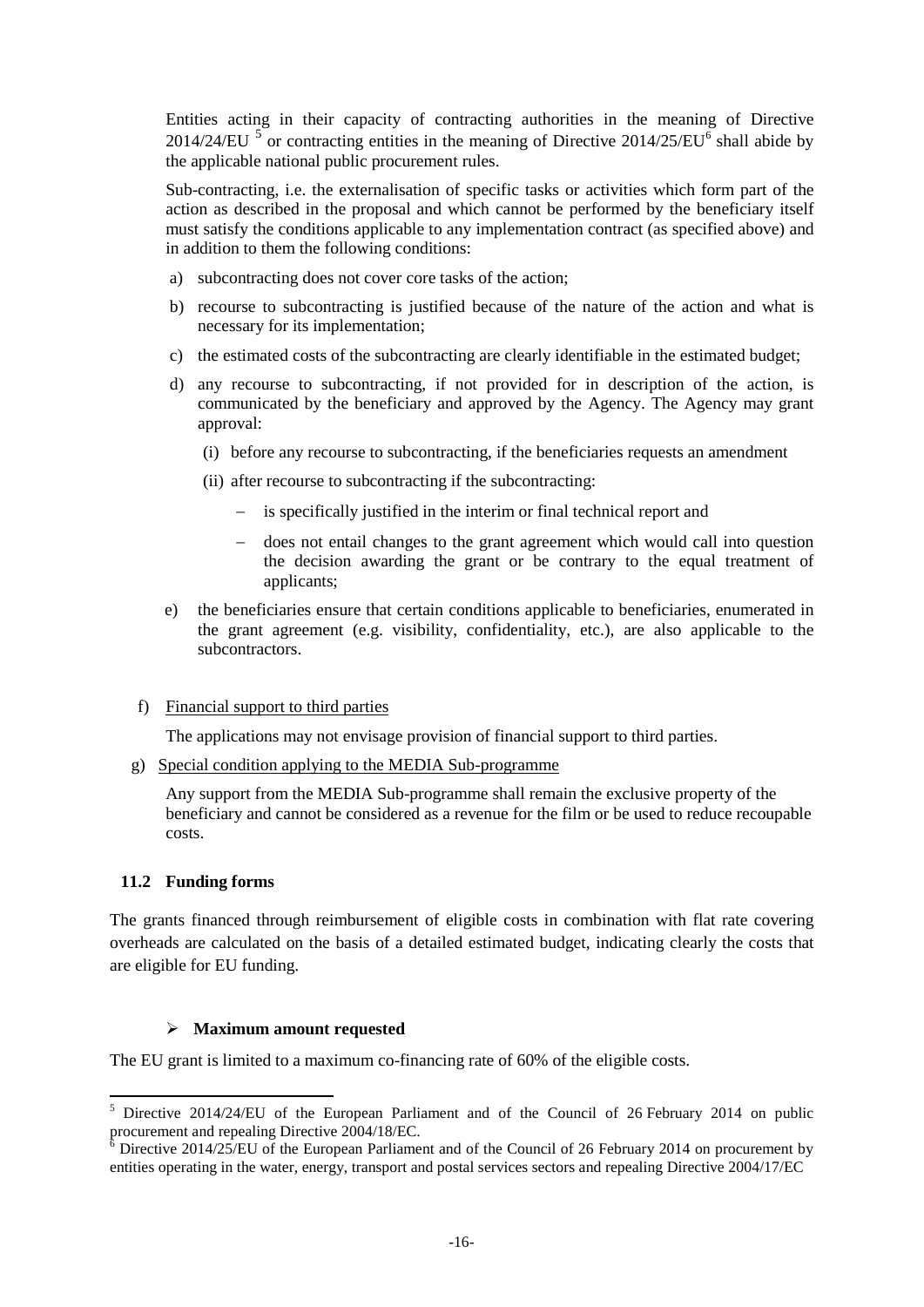Consequently, part of the total eligible expenses entered in the estimated budget must be financed from sources other than the Union grant.

The grant amount may neither exceed the eligible costs nor the amount requested. Amounts are indicated in euros.

Acceptance of an application by the Executive Agency does not constitute an undertaking to award a grant equal to the amount requested by the beneficiary.

# **Eligible costs**

Eligible costs are costs actually incurred by the beneficiary of a grant which meet the following criteria:

- they are incurred during the duration of the action as specified in the grant agreement, with the exception of costs relating to final reports and certificates.

The period of eligibility of costs will start as specified in the grant agreement.

If a beneficiary can demonstrate the need to start the action before the agreement is signed, expenditure may be authorised before the grant is awarded. Under no circumstances can the eligibility period start before the date of submission of the grant application (see section 11.1b).

- they are indicated in the estimated overall budget of the action;

- they are incurred in connexion with the action which is the subject of the grant and are necessary for the implementation of the action;

- they are identifiable and verifiable, in particular being recorded in the accounting records of the beneficiary and determined according to the applicable accounting standards of the country where the beneficiary is established and according to the usual cost-accounting practices of the beneficiary;

- they comply with the requirements of applicable tax and social legislation;

- they are reasonable, justified, and comply with the requirements of sound financial management, in particular regarding economy and efficiency.

The beneficiary's internal accounting and auditing procedures must permit direct reconciliation of the costs and revenues declared in respect of the action with the corresponding accounting statements and supporting documents.

#### Eligible direct costs:

The eligible direct costs for the action are those costs which, with due regard for the conditions of eligibility set out above, are identifiable as specific costs directly linked to the performance of the action and which can therefore be booked to it directly.

The reinvestment can be made on a maximum of 5 different eligible non-national films. Reinvestment on the same film in different categories of costs is allowed.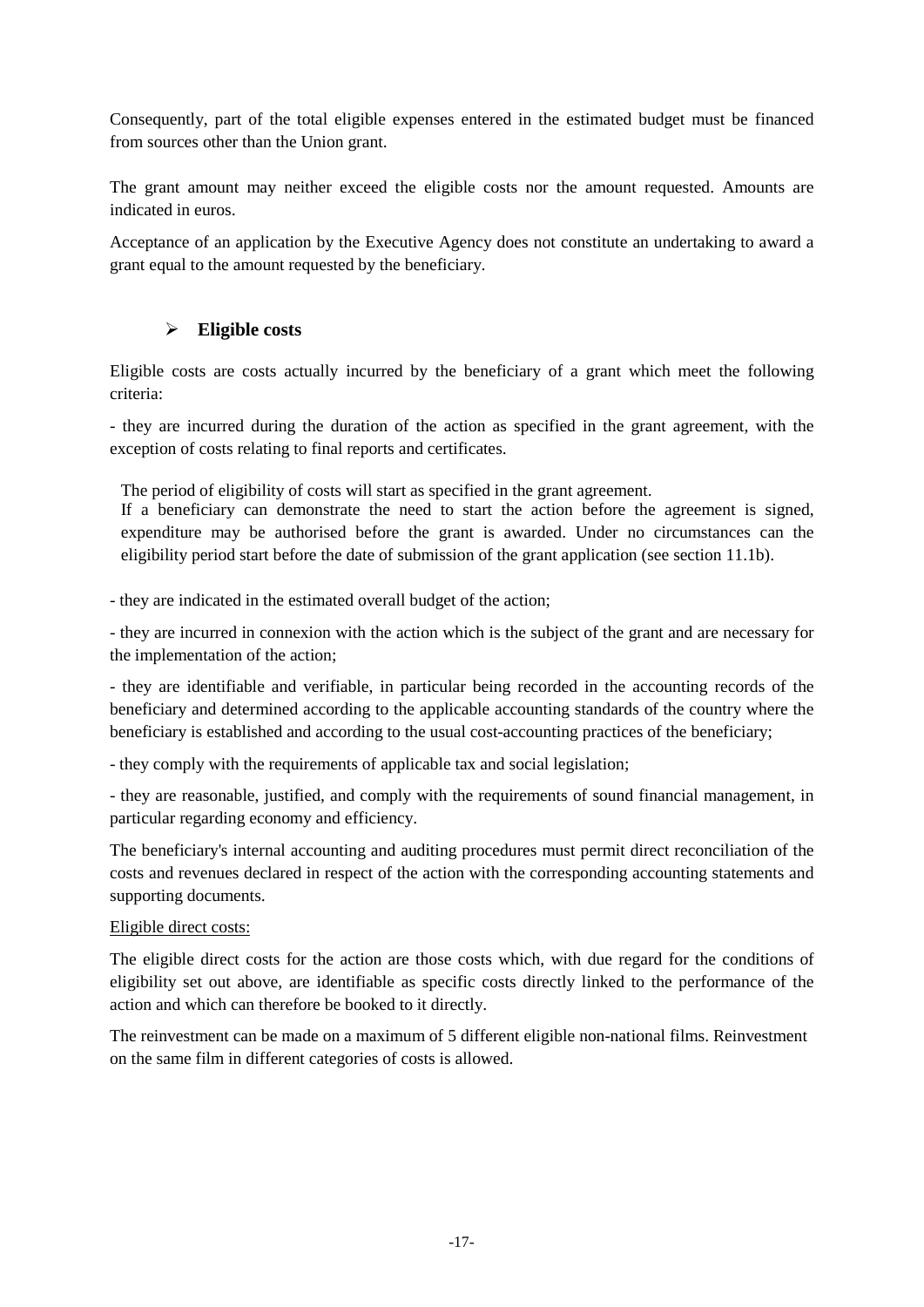### **- Heading 1: Film financing**

#### • **Sub-Heading 1: investment in minimum guarantee**

Only the costs of the Minimum Guarantee or Advance set out in the international sales contract/ agreement signed between the sales agent and the producer of the film will be eligible.

A contract/agreement signed between a sales agent and a producer will be considered as an international sales contract/agreement only if it provides for the right of the sales agent to sell the film in at least 10 countries participating to the MEDIA Sub-programme.

### **- Heading 2: Promotion, Maketing and Advertising costs.**

### • **Sub-Heading 1: Promotion, Marketing and Advertising costs**

• Costs related to publicity material, publicity space, promotion material, website, PR and other promotion activities (these costs will have to be detailed in the project description).

### • **Sub-Heading 2: Optical and Digital costs**

Costs related to print costs (these costs will have to be detailed in the project description).

### **- Heading 3: Other Costs**

### - **Audit Fees:**

In the framework of the execution of a possible eventual financial support, the Agency requires the beneficiary to produce a statement of the final costs of the action in case a grant for and action of more than EUR 60.000. This document must be certified by an independent approved auditor external to the company on the basis of justifying documents and the accountancy records of the beneficiary. Therefore the costs of this certification are the only costs eligible beyond the eligibility period..

- Non deductible VAT is eligible unless it is related to activities of the public authorities in the Member States.

#### *Eligible indirect costs (administrative costs)*

A flat-rate amount, equal to 7% of the eligible direct costs of the action is eligible under indirect costs, representing the beneficiary's general administrative costs which can be regarded as chargeable to the action (i.e. rent of company offices, insurance, maintenance costs, telecommunications, postal charges, heating, lighting, water, electricity, office supplies, rental of stands on markets and festivals).

Indirect costs may not include costs entered under another budget heading.

Applicants' attention is drawn to the fact that in the case of organisations receiving an operating grant, indirect costs are no longer eligible under the specific actions.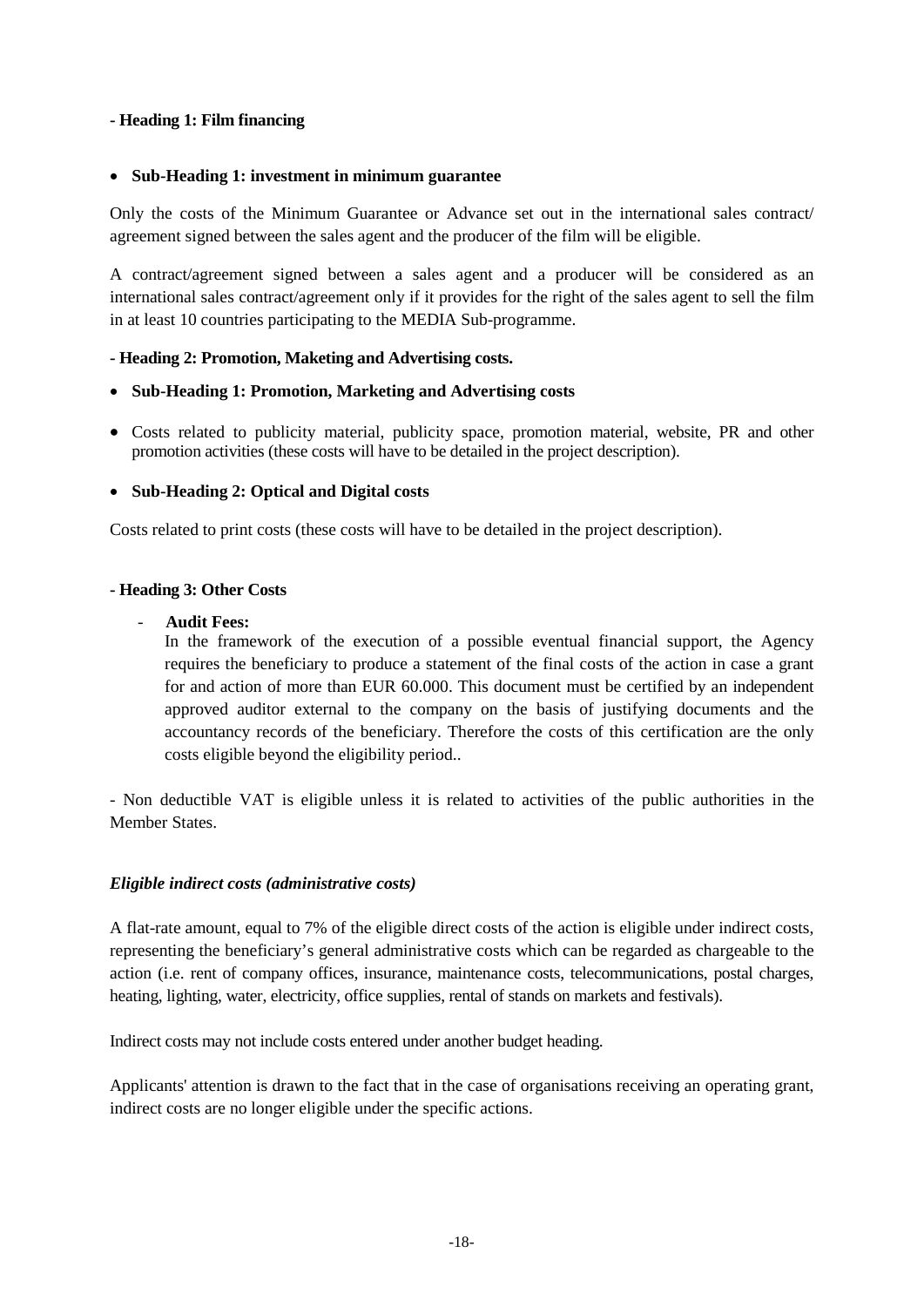# **Ineligible costs**

The following costs shall not be considered eligible:

- return on capital;
- debt and debt service charges;
- provisions for losses or debts;
- interest owed;
- doubtful debts;
- exchange losses;
- costs of transfer from the Agency charged by the bank of the beneficiary;

- costs declared by the beneficiary and covered by another action receiving a European Union grant. In particular, indirect costs shall not be eligible under a grant for an action awarded to the beneficiary who already receives an operating grant financed from the Union budget during the period in question;

- contributions in kind
- excessive or reckless expenditure
- personnel costs
- travel and subsistence of staff
- purchase of equipment

# **Calculation of the final grant amount – Supporting documents**

The final amount of the grant to be awarded to the beneficiary is established after completion of the action, upon approval of the request for payment containing the following documents:

- a final report providing details of the implementation and results of the action;

- the final financial statement of costs actually incurred,

- the international sales agreement with the producer, with a hand written statement "Copy certified as true" signed by the legal representative of the company;

- the financing plan and film information signed and dated by the lead producer (if the film is not qualified in the MEDIA film database)

and

# - **Option 1**

In case of grants for an action of less than or equal to EUR 60.000, the beneficiary is required to submit, in support of the final payment, a copy of the following underlying documents:

Heading 1 – Sub-heading 1:

The invoices and a copy of the proofs of payments: bank debit statement(s) and where applicable, proofs of withholding tax payment(s) and proofs of compensation.

Heading 2:

Upon request by the Agency, a breakdown of all costs and relevant invoice.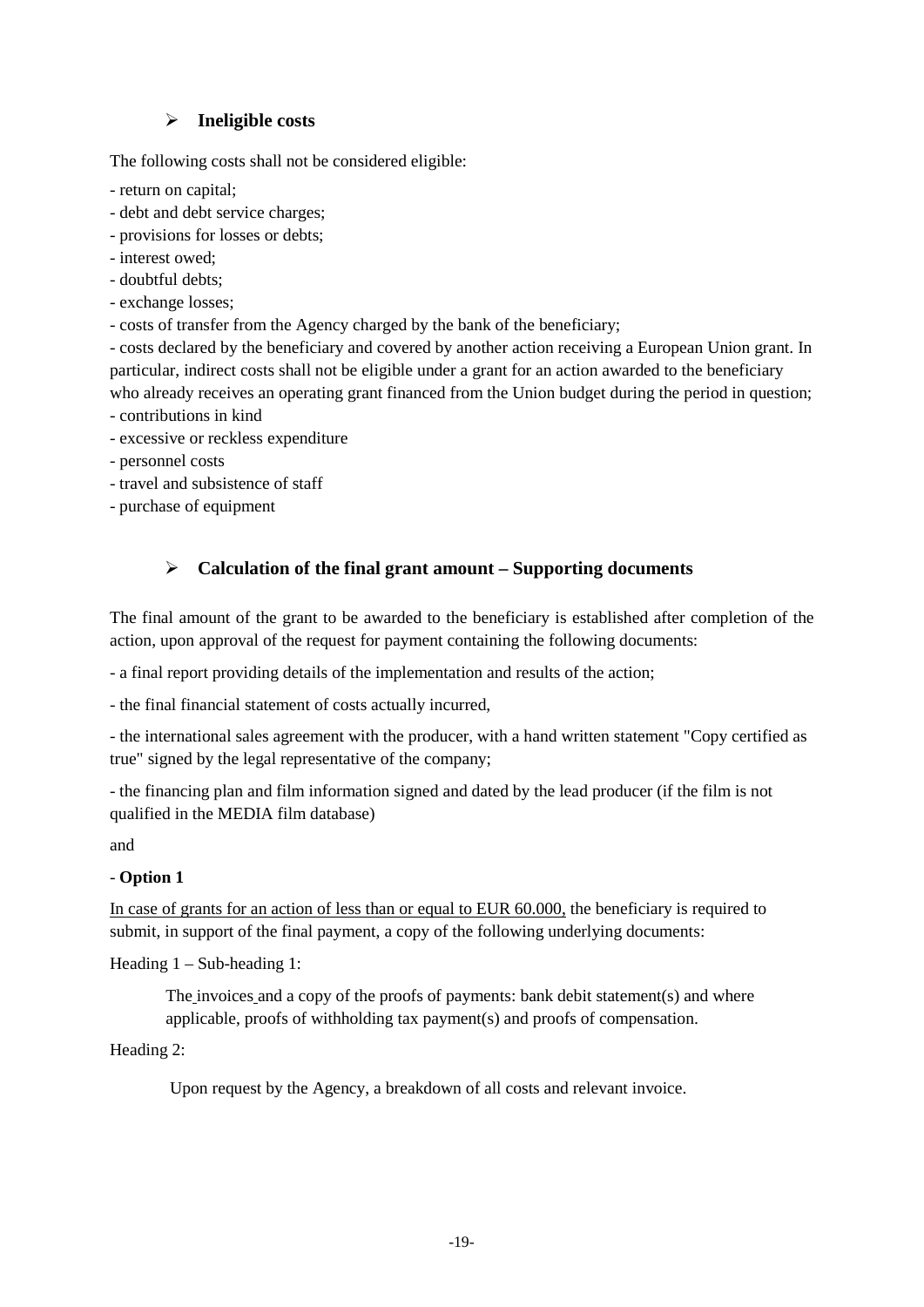# - **Option 2**

In cases of grants for an action of more than EUR 60.000 and less than EUR 750 000, the beneficiary is required to submit, in support of the final payment, a "Report of Factual Findings on the Final Financial Report - Type I" produced by an approved auditor or in case of public bodies, by a competent and independent public officer.

The procedure and the format to be followed by an approved auditor or in case of public bodies, by a competent and independent public officer, are detailed in the following "Guidance Notes":

[https://eacea.ec.europa.eu/sites/eacea-site/files/annex\\_iii\\_guidance\\_notes\\_audit\\_type\\_i\\_03-](https://eacea.ec.europa.eu/sites/eacea-site/files/annex_iii_guidance_notes_audit_type_i_03-2014_en.pdf) [2014\\_en.pdf](https://eacea.ec.europa.eu/sites/eacea-site/files/annex_iii_guidance_notes_audit_type_i_03-2014_en.pdf)

The use of the report format set by the "Guidance Notes" is compulsory.

# - **Option 3**

In cases of grants for an action of EUR 750 000 or more, when the cumulative amounts of request for payment is at least EUR 325 000, the beneficiary is required to submit, in support of the final payment, a "Report of Factual Findings on the Final Financial Report - Type II" produced by an approved auditor or in case of public bodies, by a competent and independent public officer. The certificate shall certify, in accordance with a methodology approved by the Agency, that the costs declared by the beneficiary in the financial statements on which the request for payment is based are real, accurately recorded and eligible in accordance with the grant agreement.

The procedure and the format to be followed by an approved auditor or in case of public bodies, by a competent and independent public officer, are detailed in the following "Guidance Notes":

[https://eacea.ec.europa.eu/sites/eacea-site/files/annex\\_iv\\_guidance\\_notes\\_audit\\_type\\_ii\\_03-](https://eacea.ec.europa.eu/sites/eacea-site/files/annex_iv_guidance_notes_audit_type_ii_03-2014_en.pdf) [2014\\_en.pdf](https://eacea.ec.europa.eu/sites/eacea-site/files/annex_iv_guidance_notes_audit_type_ii_03-2014_en.pdf)

The use of the report format set by the "Guidance Notes" is compulsory.

The calculation of the final grant amount by the Agency is based on a detailed final financial statement of the beneficiary, accompanied by supporting documentation for the incurred expenditure.

If the eligible costs actually incurred by the beneficiary are lower than anticipated, the Agency will apply the rate of co-financing stated in the grant agreement to the expenditure actually incurred. In the event of non-execution or clearly inadequate execution of an activity planned in the application attached to the funding agreement, the final grant will be reduced accordingly.

EU grants may not have the purpose or effect of producing a profit within the framework of the action of the beneficiary**.** Profit shall be defined as a surplus of receipts over the eligible costs incurred by the beneficiary, when the request is made for payment of the balance. In this respect, where a profit is made, the Agency shall be entitled to recover a percentage of the profit corresponding to the Union contribution to the eligible costs actually incurred by the beneficiary to carry out the action.

Where applicable, the beneficiary will be required to reimburse any excess amounts paid by the Agency in the form of pre-financing.

The verification of the non-profit does not apply to low value grants, i.e.  $\leq$  EUR 60 000.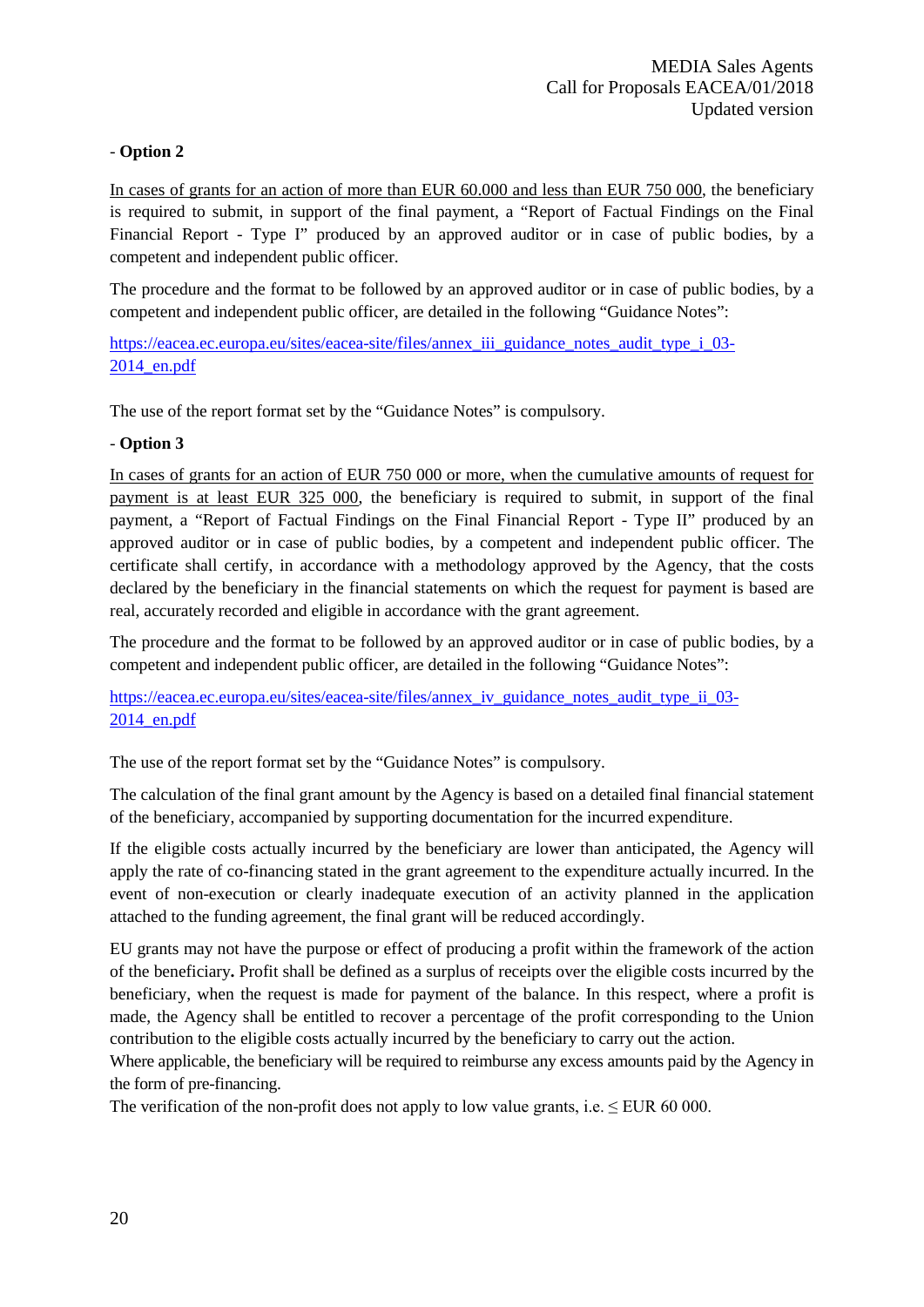### **11.3. Payment arrangements**

A pre-financing payment corresponding to 30% of the grant amount will be transferred to the beneficiary within 30 days either of the date when the last of the two parties signs the agreement provided all requested guarantees have been received.

A second pre-financing payment of 30% of the grant amount will be made within 60 days of receipt by the Agency of the progress report on the action's implementation. This second pre-financing payment is normally made when at least 70% of the previous pre-financing payment has been used up. Where the consumption of the previous pre-financing is less than 70%, the amount of the new pre-financing payment shall be reduced by the unused amounts of the previous pre-financing.

The Agency will establish the amount of the final payment to be made to the beneficiary on the basis of the calculation of the final grant amount (see section 11.2 above). If the total of earlier payments is higher than the final grant amount, the beneficiary will be required to reimburse the amount paid in excess by the Commission through a recovery order.

# **11.4. Pre-financing guarantee**

In the event that the applicant's financial capacity is not satisfactory, a pre-financing guarantee for up to the same amount as the pre-financing may be requested in order to limit the financial risks linked to the pre-financing payment.

The financial guarantee, in euro, shall be provided by an approved bank or financial institution established in one of the Member States of the European Union. When the beneficiary is established in a third country, the authorising officer responsible may agree that a bank or financial institution established in that third country may provide the guarantee if he considers that the bank or financial institution offers equivalent security and characteristics as those offered by a bank or financial institution established in a Member State. Amounts blocked in bank accounts shall not be accepted as financial guarantees.

The guarantee may be replaced by a joint and several guarantees by a third party or by a joint guarantee of the beneficiaries of an action who are parties to the same grant agreement.

The guarantee shall be released as the pre-financing is gradually cleared against interim payments or payments of balances to the beneficiary, in accordance with the conditions laid down in the grant agreement.

### **12. PUBLICITY**

#### **12.1. By the beneficiaries**

Beneficiaries must clearly acknowledge the European Union's contribution in all publications or in conjunction with activities for which the grant is used.

In this respect, beneficiaries are required to give prominence to the name and logo of the MEDIA subprogramme on the main page or sponsor page of their website and on all their publications, posters, programmes and other products, such as trailers realised under the co-financed project.

To do this they must use the text, the logo and the disclaimer available at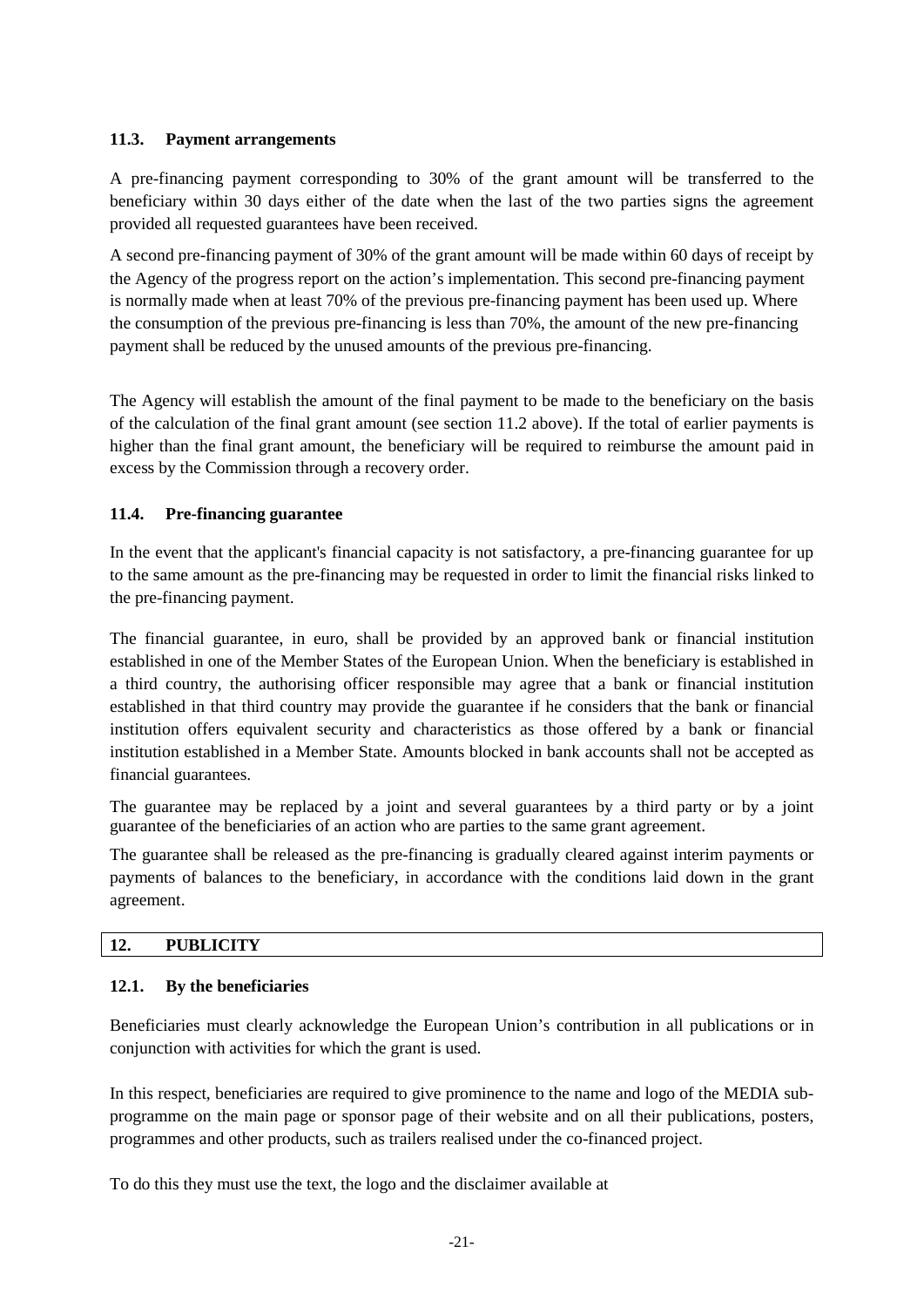[https://eacea.ec.europa.eu/about-eacea/visual-identity\\_en](https://eacea.ec.europa.eu/about-eacea/visual-identity_en) which will be provided by the Agency.

If this requirement is not fully complied with, the beneficiary's grant may be reduced in accordance with the provisions of the grant agreement.

# **12.2. By the Agency and/or the Commission**

With the exception of scholarships paid to natural persons and other direct support paid to natural persons in most need, all information relating to grants awarded in the course of a financial year shall be published on the Internet site of the European Union institutions no later than the 30 June of the year following the financial year in which the grants were awarded.

The Agency and/or the Commission will publish the following information:

- name of the beneficiary;

- locality of the beneficiary: address of the beneficiary when the latter is a legal person, region when the beneficiary is a natural person, as defined on NUTS 2 level<sup>[7](#page-21-0)</sup> if he/she is domiciled within the EU or equivalent if domiciled outside EU,

- the amount awarded;
- nature and subject of the grant.

Upon a reasoned and duly substantiated request by the beneficiary, the publication shall be waived if such disclosure risks threatening the rights and freedoms of individuals concerned as protected by the Charter of Fundamental Rights of the European Union or harm the commercial interests of the beneficiaries.

# **12.3 Communication and dissemination**

The Commission together with the Agency may identify good practices and prepare relevant dissemination materials to be shared within and across all participating countries and beyond.

Data and results from projects will be made freely available to be used by stakeholders, policy makers and others in a wide range of ways.

Beneficiaries may be required to attend and to participate in events organised by the European Commission or the Agency to share their experience with other participants and/or policy makers.

# **13. DATA PROTECTION**

All personal data (such as names, addresses, CVs, etc.) will be processed in accordance with Regulation (EC) No 45/2001 of the European Parliament and of the Council of 18 December 2000 on the protection of individuals with regard to the processing of personal data by the European Community institutions and bodies and on the free movement of such data.<sup>[8](#page-21-1)</sup>

Unless marked as optional, the applicant's replies to the questions in the application form are necessary to evaluate and further process the grant application in accordance with the specifications of the call

<span id="page-21-0"></span><sup>7</sup> European Union Official Journal L39, of 10 February 2007.

<span id="page-21-1"></span><sup>8</sup> Official Journal L 8, 12.1.2001.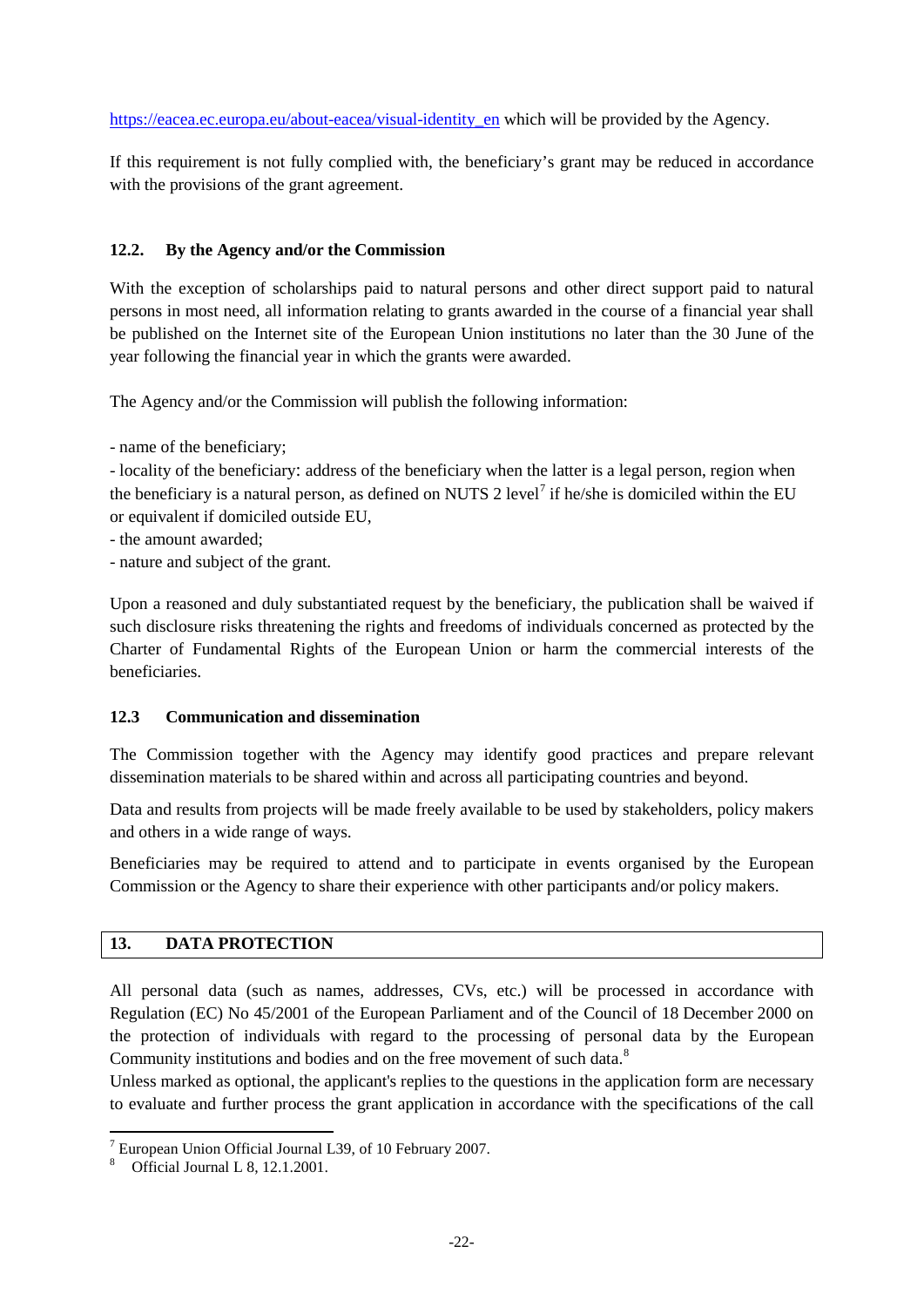for proposals. Personal data will be processed solely for that purpose by the department or Unit responsible for the Union grant programme concerned (entity acting as data controller). Personal data may be transferred on a need to know basis to third parties involved in the evaluation of applications or in the grant management procedure, without prejudice of transfer to the bodies in charge of monitoring and inspection tasks in accordance with European Union law. In particular, for the purposes of safeguarding the financial interests of the Union, personal data may be transferred to internal audit services, to the European Court of Auditors, to the Financial Irregularities Panel or to the European Anti-Fraud Office and between authorising officers of the Commission and the executive agencies. The applicant has the right of access to, and to rectify, the data concerning him or her. For any question relating to these data, please contact the Controller. Applicants have the right of recourse to the European Data Protection Supervisor at any time. A detailed Privacy statement, including contact information, is available on EACEA's website:

[http://eacea.ec.europa.eu/about/documents/calls\\_gen\\_conditions/eacea\\_grants\\_privacy\\_statement.pdf](http://eacea.ec.europa.eu/about/documents/calls_gen_conditions/eacea_grants_privacy_statement.pdf)

Applicants and, if they are legal entities, persons who are members of the administrative, management or supervisory body of that applicant or who have powers of representation, decision or control with regard to that applicant or natural or legal persons that assume unlimited liability for the debts of that applicant are informed that, their personal data (name, given name if natural person, address, legal form and name and given name of the persons with powers of representation, decision-making or control, if legal person) may be registered in the Early Detection and Exclusion System (EDES) by the Authorising Officer of the Agency, should they be in one of the situations mentioned in the Regulation (EU, Euratom) N° 966/2012 of the European Parliament and of the Council of 25 October 2012 on the financial rules applicable to the general budget of the Union and repealing Council Regulation (EC, Euratom) N° 1605/2002 (OJ.L 298 of 26.10.2012, p.1) as amended by the Regulation (EU, Euratom) N° 2015/1929 of the European Parliament and of the Council of 28 October 2015 (OJ L 286, 30.10.2015, p.1).

# **14. PROCEDURE FOR THE SUBMISSION OF PROPOSALS**

#### **14.1 Publication**

The call for proposals is published on the Internet site of the EACEA at the following address: [http://eacea.ec.europa.eu/creative-europe/funding\\_en](http://eacea.ec.europa.eu/creative-europe/funding_en)

# **14.2 Registration in the Participant Portal**

Before submitting an electronic application, applicants will have to register their organisation in the Education, Audiovisual, Culture, Citizenship and Volunteering Participant Portal and receive a Participant Identification Code (PIC). The PIC will be requested in the application form.

The Participant Portal is the tool through which all legal and financial information related to organisations will be managed. Information on how to register can be found in the portal under the following address:

#### <http://ec.europa.eu/education/participants/portal/desktop/en/home.html>

The tool also allows applicants to upload different documents related to their organisation. These documents have to be uploaded once and will not be requested again for subsequent applications by the same organisation.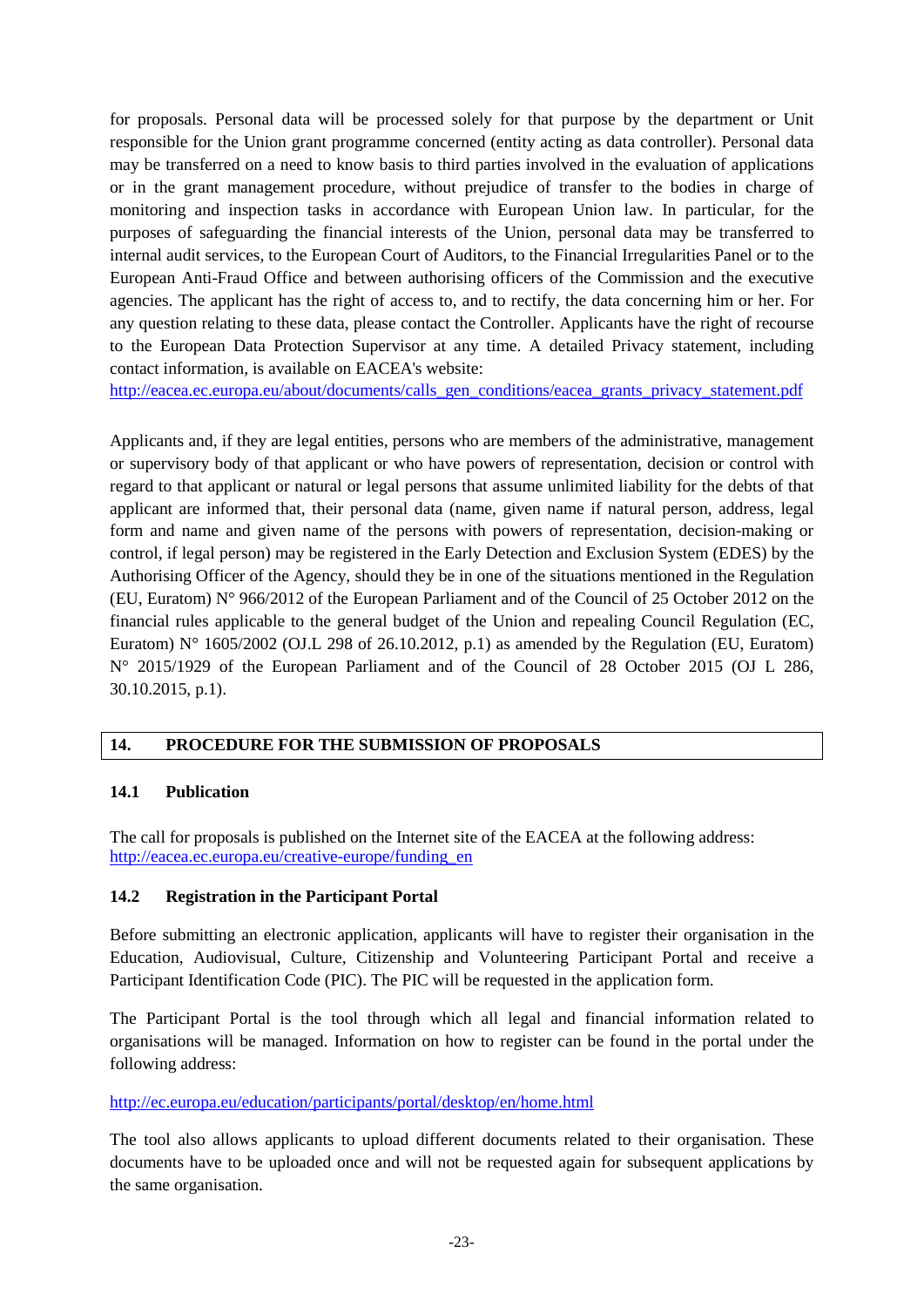Details on the supporting document that need to be uploaded in the portal can be found [https://eacea.ec.europa.eu/creative-europe/funding/support-sales-agents-2018\\_en](https://eacea.ec.europa.eu/creative-europe/funding/support-sales-agents-2018_en)

# **14.3 Submission of the grant application**

Proposals must be submitted in accordance with the admissibility requirements set out in Section 5 and by the deadline set out under section 3.

An online application system has been set up. Grant applications must be drawn up in one of the official EU languages, using the online form (eForm) specifically designed for this purpose. To facilitate the assessment of the application, additional documents relevant to the assessment of the project should be submitted preferably in English or French.

The eForm can be obtained on the Internet at the following address:<https://eacea.ec.europa.eu/PPMT/>

Proposals must be received by the deadline mentioned in the call for proposals and in Section 3. "Timetable" of the present Guidelines **before 12:00 CET/CEST (Midday, Brussels time)**, using the online application form.

Applicants should note that no applications received after 12.00 CET/CEST on the relevant deadline will be accepted. They are very strongly encouraged not to wait until the final day to read the User Guide and submit their application.

Please note that no other method of submission of an application will be accepted. Applications submitted in any other way will be automatically rejected. No exceptions will be made.

Make sure that you have officially submitted your electronic application form and that you have received an e-mail acknowledging receipt of your submission with a project reference number.

Applicants shall ensure that all the documents requested and mentioned in the eForm are attached to the eForm (see *Guide for applicants*):

- Annex I: Declaration on the applicant's honour;
- Annex II: List of films & Budget form;
- Annexes III: (1) Film(s) information for the generation phase, (2)Additional mandatory information, (3) project description/strategy;
- Annex IV: Financing plan(s) for the films to be qualified for the generation phase (for new films only).

When drafting their budget, applicants must assess the amount of the potential fund based on the admissions declared by the distributors and the parameters set out in the award criteria of the distribution automatic scheme (call EACEA 05/2018) and of the present guidelines (section 9). *A guide to calculate the potential fund can be found on the following link*  **[https://eacea.ec.europa.eu/creative-europe/funding/support-sales-agents-2018\\_en](https://eacea.ec.europa.eu/creative-europe/funding/support-sales-agents-2018_en)**

The final potential grant is subject to the availability of the budget and might therefore have to be reduced by the Evaluation Committee. In such case, it will be proposed to the applicant to amend their budget accordingly.